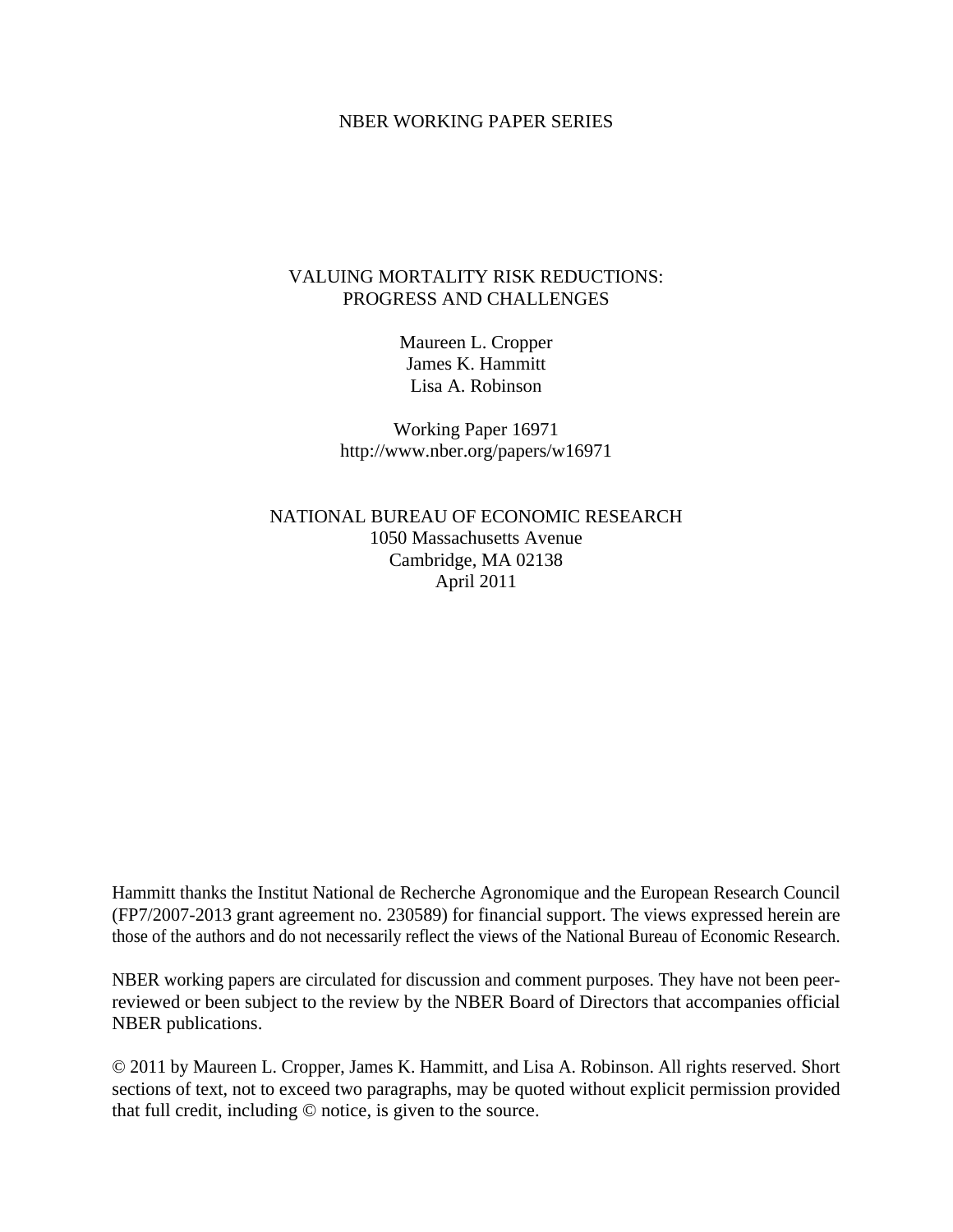Valuing Mortality Risk Reductions: Progress and Challenges Maureen L. Cropper, James K. Hammitt, and Lisa A. Robinson NBER Working Paper No. 16971 April 2011 JEL No. Q50,Q51,Q58

# **ABSTRACT**

The value of mortality risk reduction is an important component of the benefits of environmental policies. In recent years, the number, scope, and quality of valuation studies have increased dramatically. Revealed-preference studies of wage compensation for occupational risks, on which analysts have primarily relied, have benefited from improved data and statistical methods. Stated-preference research has improved methodologically and expanded dramatically. Studies are now available for several health conditions associated with environmental causes and researchers have explored many issues concerning the validity of the estimates. With the growing numbers of both types of studies, several meta-analyses have become available that provide insight into the results of both methods. Challenges remain, including better understanding of the persistently smaller estimates from stated-preference than from wage-differential studies and of how valuation depends on the individual's age, health status, and characteristics of the illnesses most frequently associated with environmental causes.

Maureen L. Cropper Department of Economics University of Maryland College Park, MD 20742 and NBER cropper@econ.umd.edu

Lisa A. Robinson 29 Caroline Park Waban, MA 02468 lisa.a.robinson@comcast.net

James K. Hammitt Harvard Center for Risk Analysis Harvard University 718 Huntington Avenue Boston, MA 02115 jkh@harvard.edu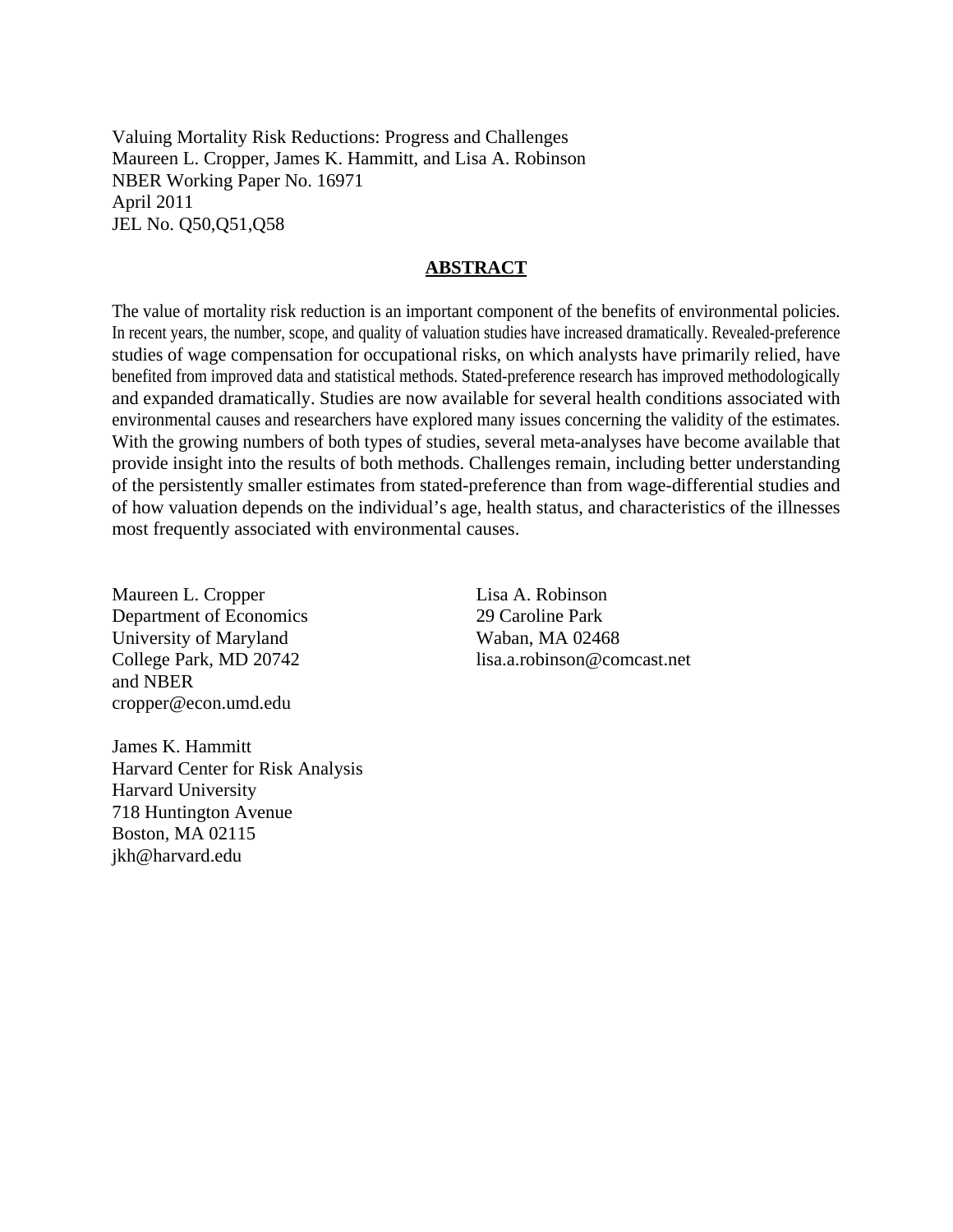# **Valuing Mortality Risk Reductions:Progress and Challenges**

Maureen Cropper, James K. Hammitt, and Lisa A. Robinson

# **1. Introduction**

 $\overline{a}$ 

The value of mortality risk reductions is a major determinant of the benefits of environmental policies. The quantified benefits of related regulations have long been dominated by the effects of air pollution abatement (OMB 2010) and the effects of decreased air pollution are in turn dominated by mortality risk reductions. For example, mortality risk reductions account for more than 90 percent of quantified benefits of the 1990 Clean Air Act Amendments between 1990 and 2020; the estimated annual benefits total over \$1.7 trillion in 2020 (U.S. EPA 2011). Mortality risk reductions also contribute significantly to the benefits of drinking water regulations and many other environmental policies. The types of potentially-fatal illnesses associated with these exposures are varied, including heart and lung disease and several types of cancer. While environmental programs reduce mortality risks to persons of all ages, the largest risk reductions are often enjoyed by older people, who face greater baseline risk: more than 80 percent of the life years gained as a result of the Clean Air Act Amendments accrued to individuals age 70 and older (U.S. EPA 2011). Risk reductions accruing to infants and children are generally smaller, but also of concern to decision makers.

Over the past decade, controversies have erupted over the valuation of these risks that reflect confusion about basic concepts (Robinson 2007, Viscusi 2009, Cameron 2010). The value of the small risk reductions associated with environmental policies is often misinterpreted as placing a value on a "life," and information on individuals' willingness to pay for their own risk reductions is often misinterpreted as the value that "the government" places on their lives. These issues have led to calls to clarify related terminology; for example, to reference the "value of risk reduction" rather than the "value per statistical life." In this article, however, we are concerned with a somewhat different set of issues: the progress and challenges related to conducting

Maureen Cropper is Professor of Economics at the University of Maryland and Senior Fellow at Resources for the Future. James K. Hammitt is Professor of Economics and Decision Sciences at Harvard University (Center for Risk Analysis) and the Toulouse School of Economics (LERNA-INRA). Lisa A. Robinson is an independent consultant. Prepared for the *Annual Review of Resource Economics*. Hammitt thanks the Institut National de Recherche Agronomique and the European Research Council (FP7/2007-2013 grant agreement no. 230589) for financial support.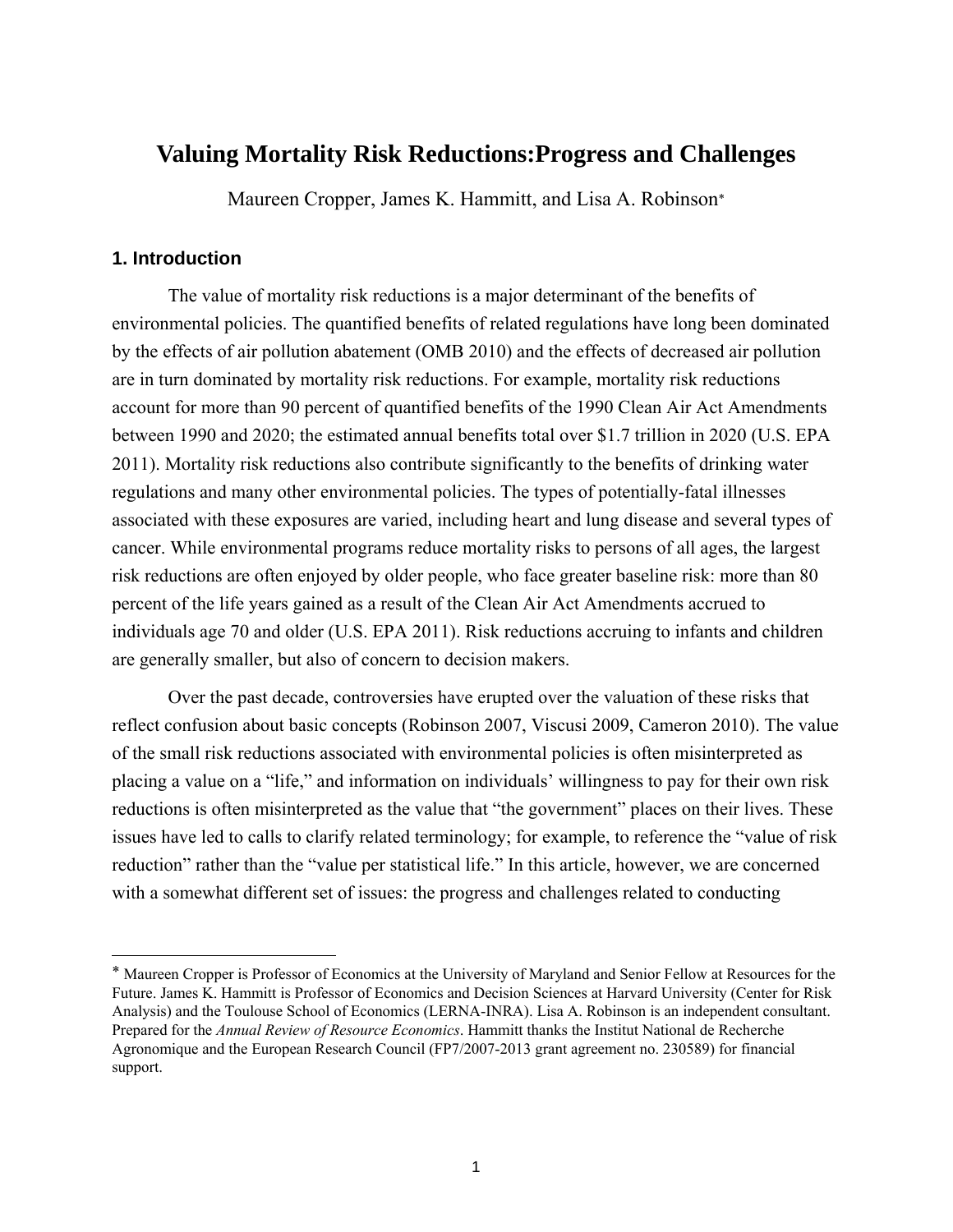empirical research on these values, particularly on those that are applicable in the environmental context.

In recent years, the research available to support valuation of environmental risk reductions has evolved significantly. This article discusses important methodological improvements in both revealed- and stated-preference research, summarizes key findings, and notes areas in need of additional work. It explores current standards of methodological acceptance that reflect the evolution of this literature.

Historically, the U.S. Environmental Protection Agency (U.S. EPA) and other agencies have estimated the value of mortality risk reduction primarily using compensating wage differentials—wage premia that workers receive for risks of fatal injuries in the workplace (Robinson 2007, Robinson and Hammitt 2011). These estimates are based on actual transactions that affect workers' incomes and risks; however, they must be inferred from observational data by holding other job and worker characteristics constant. For valuing environmental risks, compensating wage differentials have two primary drawbacks: they are based on risk of accidental death rather than environmentally-related chronic disease, and the workers whose preferences are assessed are generally under 65 years of age. Moreover, valuation of occupational and environmental risks may differ if occupational risks are perceived as more voluntary and individually controllable.

Interest in valuing mortality risks associated with illnesses rather than injuries, and with non-occupational exposures, has led to growing use of stated preference studies. These studies ask respondents about their willingness to pay for mortality risk reductions of various types and can be tailored address specific diseases and populations not represented in hedonic wage studies. However, respondents may have less incentive to consider their responses than in more consequential settings. From the perspective of environmental risk valuation, the important questions are the extent to which stated preference results are valid and reliable, and should replace or supplement hedonic wage estimates.

This paper is organized as follows. Section 2 reviews the concept of mortality risk valuation—how much money an individual will substitute for a change in his risk of dying. This is usually expressed as the value per statistical life (VSL)—that is, the rate of substitution between wealth (or income) and risk. In Section 3, we discuss hedonic wage studies, outlining the methods used and discussing what distinguishes a well-conducted study. We summarize briefly the resulting empirical estimates. Section 4 describes stated preference studies. We describe the methods used, discuss methodological improvements, and summarize empirical

2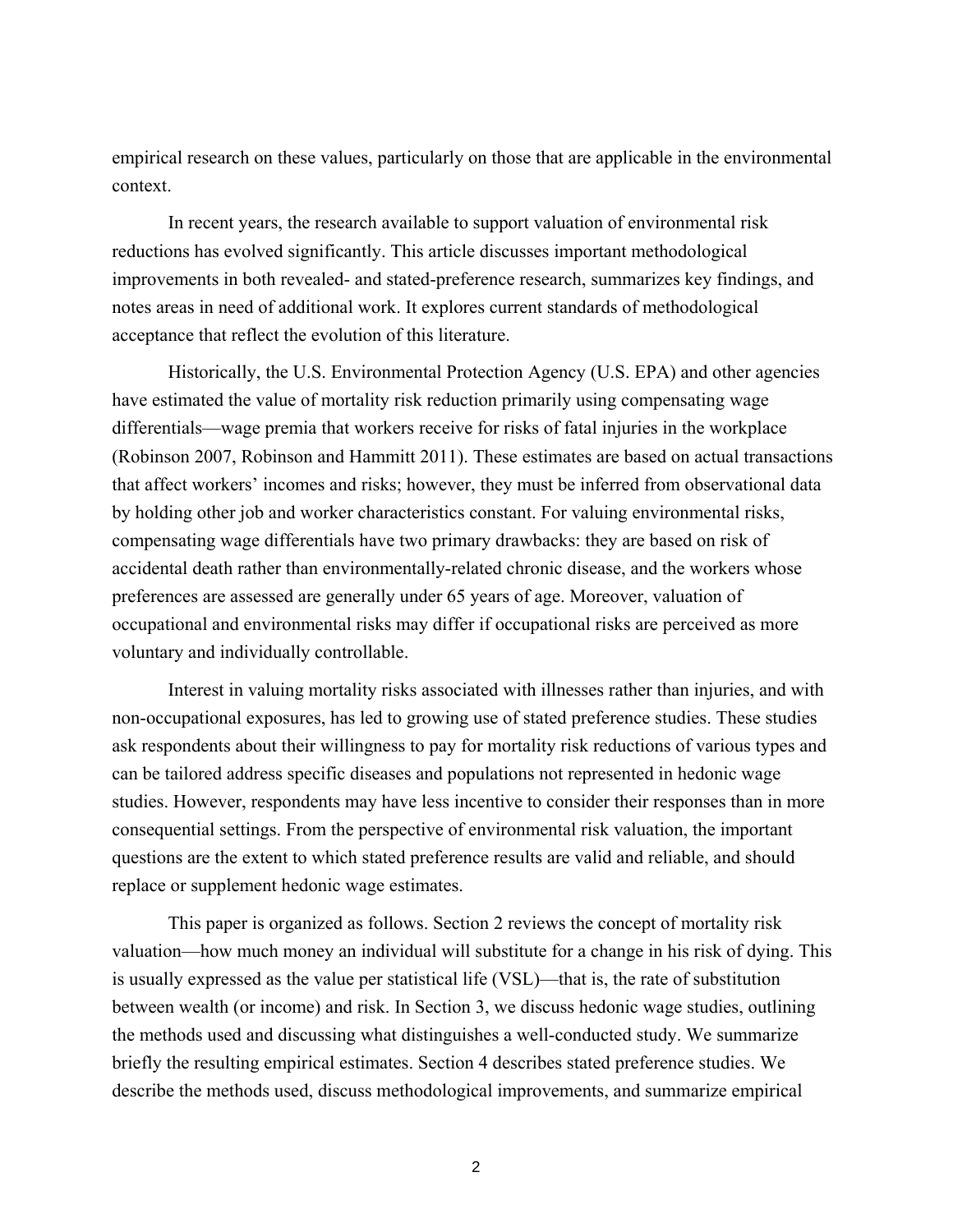findings. Section 5 concludes by evaluating the empirical literature, proposing criteria for methodologically acceptable studies, and suggesting further research.

# **2. The Value per Statistical Life**

Analyses of the health benefits of environmental policies generally begin with a risk assessment that estimates the change in mortality risks likely to be experienced by the affected population. These assessments do not predict which individuals might die if pollution is not abated; they estimate only the change in mortality risk over a defined period for members of the affected population. These changes in mortality risk are often summarized as the expected number of "lives saved" or "premature fatalities averted"—that is, the sum over affected individuals of the risk change.

By convention, the value of these risk changes is expressed as the value per statistical life (VSL), which is defined as the marginal rate of substitution between money and mortality risk in a defined time period. In other words, it is the local slope of an indifference curve between risk and wealth, not the value of saving an individual's life with certainty (see Hammitt 2000). This means that if an individual is willing to pay \$700 for a 1 in 10,000 decrease in his risk of dying during the year, his VSL is \$700 divided by the risk change, or \$7 million. The VSL can also be viewed as the sum of what a group of individuals would pay for risk reductions that sum to one statistical life.<sup>1</sup>

The VSL concept is illustrated in Figure 1. Wealth is plotted on the vertical axis and the probability (p) of surviving a specified period is plotted on the horizontal axis. The curved line represents an individual's indifference curve. For each change in survival probability  $(\Delta p)$ , individual willingness to pay (WTP) or willingness to accept (WTA) compensation is measured by the vertical distance between the two points on the indifference curve. The VSL can be calculated as the individual's WTP or WTA divided by  $\Delta p$ <sup>2</sup>.

<sup>&</sup>lt;sup>1</sup> Because the term is often misinterpreted (Cameron 2010), U.S. EPA is considering changing the terminology to *the value of mortality risk* (VMR); another option is the *value of risk reduction* (VRR).

<sup>&</sup>lt;sup>2</sup>Strictly speaking, VSL is the limit of WTP/ $\Delta p$  and WTA/ $\Delta p$  as  $\Delta p$  tends to zero.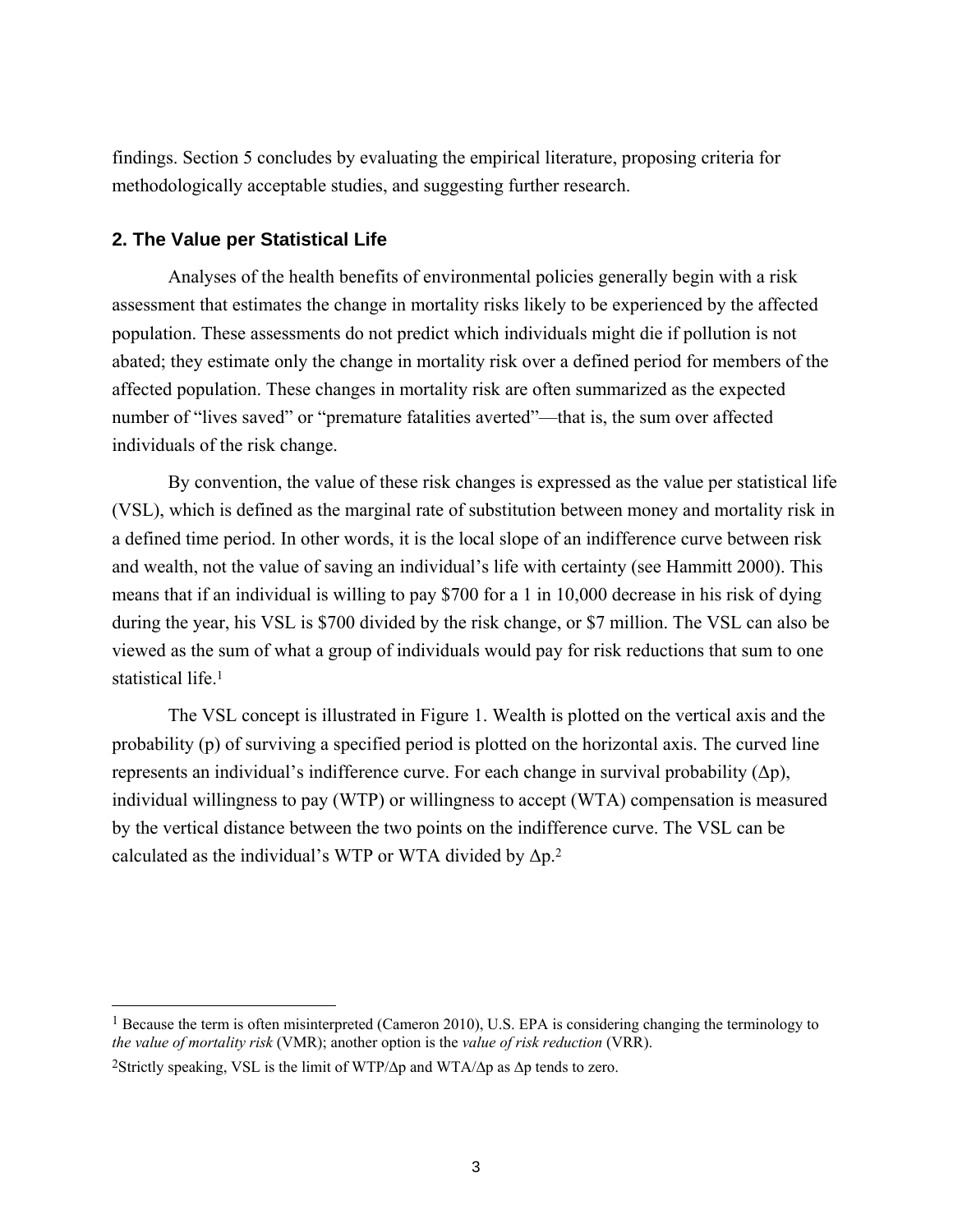

**Figure 1.The Trade-Off between Wealth and Survival Probability** 

Intuitively, one expects that individual WTP and WTA will increase as the size of the risk reduction increases. For small risk changes, the relationship of WTP and WTA to the risk change should be nearly proportional (i.e., the indifference curve is smooth). Proportionality is not expected for large risk changes because wealth constrains the amount one could pay for a large risk reduction (e.g., one could pay \$7 to reduce risk by 1 in 1 million but not \$700,000 to reduce risk by 1 in 10). Under standard assumptions, economic theory suggests that individual WTP will decrease (and WTA will increase) with each incremental increase in the risk reduction (see Hammitt 2000; Hammitt and Treich 2007).

The relationships illustrated in Figure 1 may be influenced by other factors, including income, wealth, age, life expectancy, current and future mortality risk and health status. In addition, individuals may place different values on risks with different characteristics. Some of these characteristics are physical attributes (such as whether the risk is latent or involves significant morbidity prior to death); others are psychological (such as whether the risk is perceived as voluntarily incurred or under an individual's control). There is no single VSL: different people may have different preferences and, for an individual, the value of a 1 in 10,000 risk reduction may depend on whether death results immediately from injury or from a lingering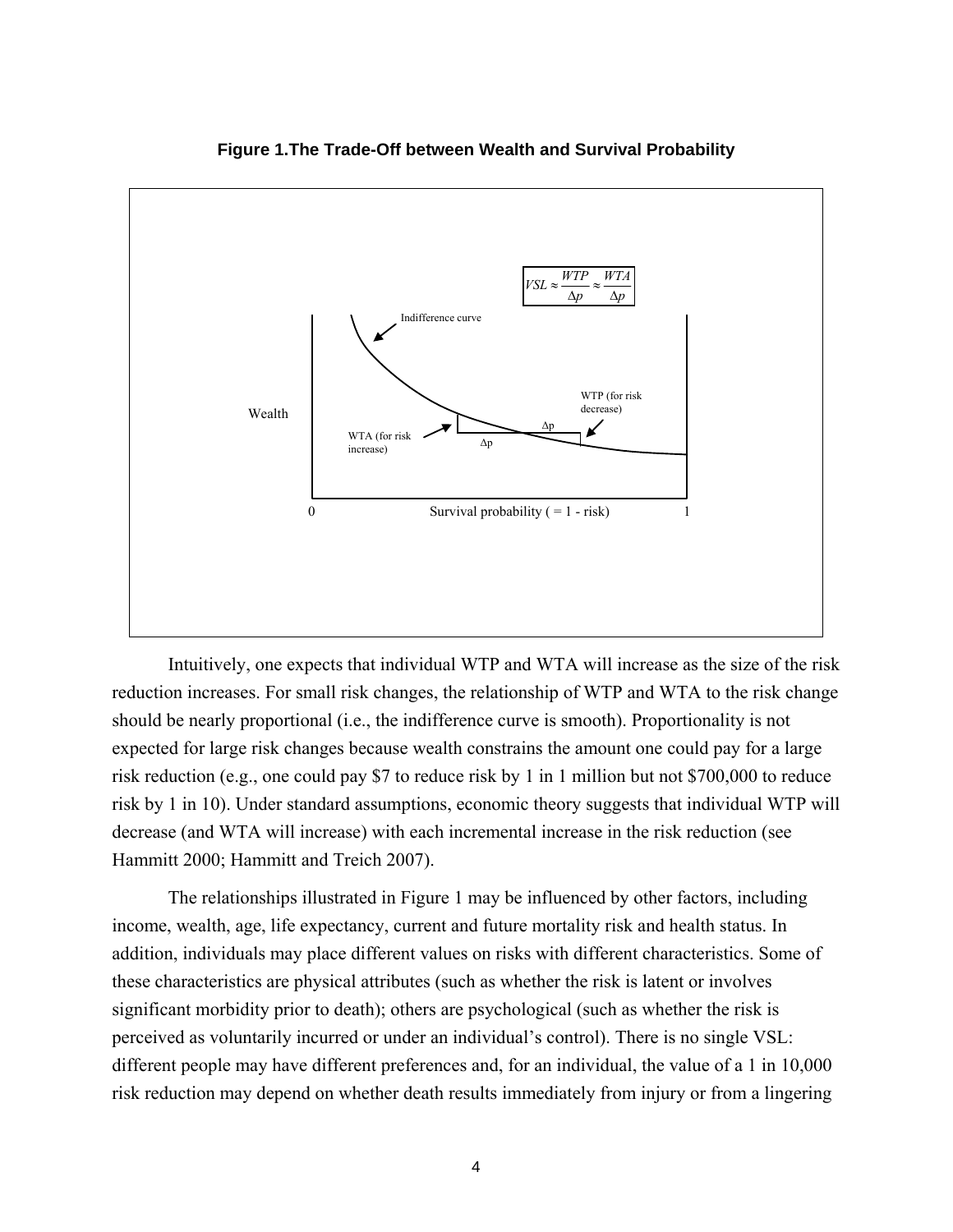illness, whether it is caused by a hazard viewed as particularly fearsome, whether one is rich or poor or old or young, and other factors. Given these differences, analysts are often faced with challenges related to the match between the available research and the characteristics of the risks and populations of concern in particular environmental contexts.

# **3. Hedonic Wage Studies**

 $\overline{a}$ 

Historically, the VSL literature has been dominated by revealed-preference studies that estimate the trade-off between wages and job-related risks.<sup>3</sup> In hedonic wage studies, researchers compare wages of workers in different occupations or industries who face different levels of onthe-job mortality risk, using statistical methodbs to control for other factors (such as education or nonfatal job risks) that affect wages. Although these studies are often seen as more credible than stated-preference studies, they have two weaknesses: compensating wage differentials must be inferred statistically, rather than being observed directly, and estimates of VSL based on hedonic wage equations assume that the measure of job risk used by the researcher matches workers' risk perceptions. In addition, hedonic-wage estimates are necessarily limited to studying preferences of workers; individuals who are outside the labor market, whether because of illness, retirement, child raising, or other reasons, are not represented. This selection effect could yield a downward bias, as the workers who accept hazardous jobs are likely to be those who demand the least compensation (i.e., have smaller VSLs). The premise underlying compensating wage differentials is that jobs can be characterized by various attributes, including risk of accidental death. The association between wages and occupational risks observed in the market is determined jointly by workers' preferences and firms' costs of reducing job risks. If workers are well informed about risks of fatal and nonfatal injuries, and if labor markets are competitive, riskier jobs should pay more (holding worker and other job attributes constant). Empirically, wages are described as a function of worker characteristics (age, education, human capital) and job characteristics including risk of fatal and nonfatal injury (Viscusi 1993). In theory, the difference in wage associated with a small change in risk equals the amount of compensation a worker requires to accept the risk and the income he would forgo for a safer job.

<sup>&</sup>lt;sup>3</sup> Studies of risk-averting behavior (or demand for consumer-safety products) and residential-property values have also been used to estimate VSL (see reviews by Viscusi and Aldy 2003 and Blomquist 2004). Researchers often argue that these studies are less suitable for valuation than hedonic wage or stated-preference studies because of difficulties in estimating actual or perceived risks, the need to make assumptions about key factors such as time costs (in some product studies), whether cancers are likely to be fatal (in some hedonic property value studies), and other factors.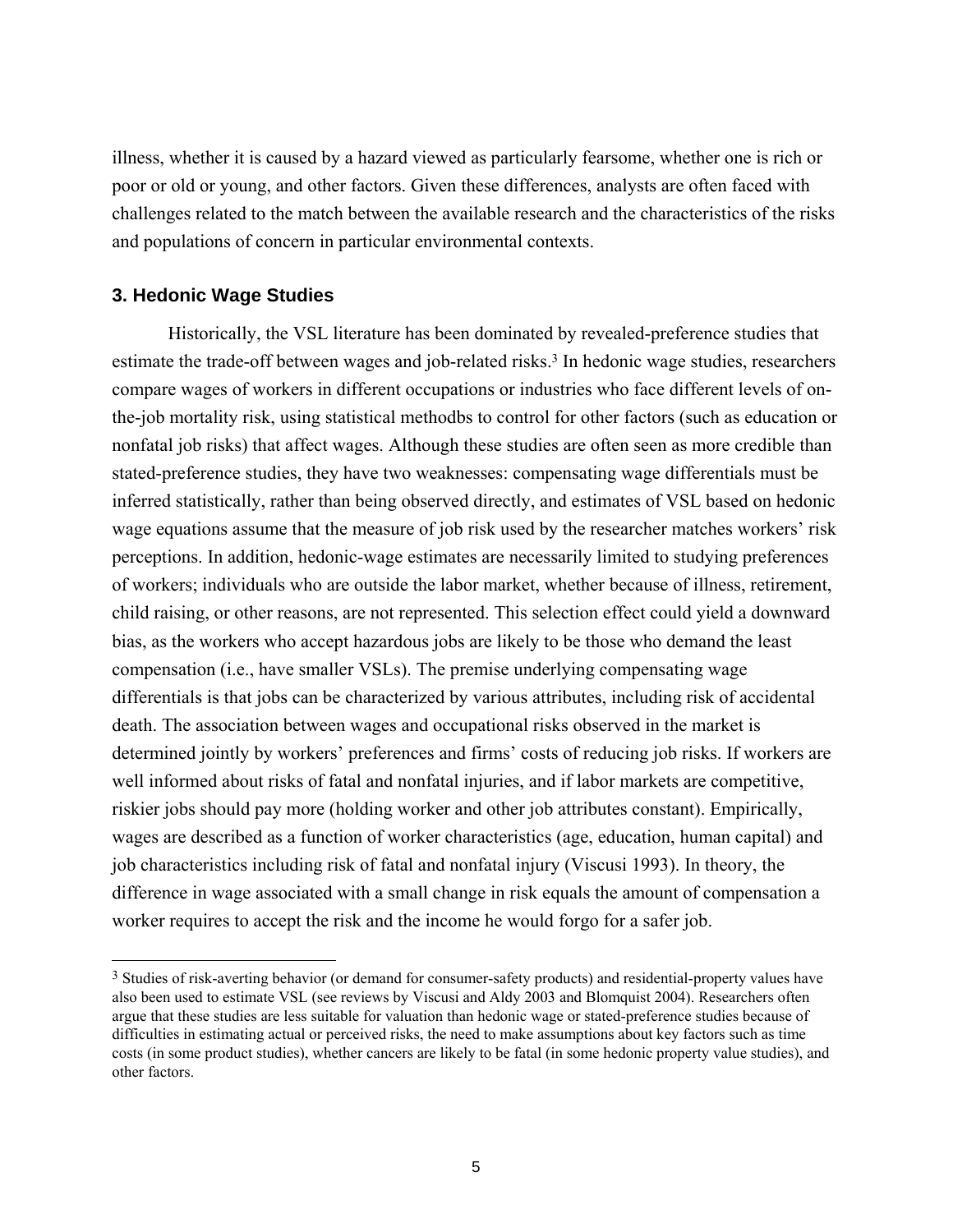A few hedonic wage studies have used workers' perceived risks (elicited by survey) in place of conventional actuarial risk estimates (e.g., Gerking et al. 1988; Gegax et al. 1991; Viscusi and Moore 1991; Liu and Hammitt 1999). These studies yield similar VSL estimates to studies using actuarial risk estimates, as confirmed by meta-analysis (Mrozek and Taylor 2002).

A typical hedonic wage equation is of the form (1), in which the log of the wage is regressed on fatal and nonfatal job risk, worker characteristics (including age, race, education, years of experience, and union status), and job characteristics (including industry and occupation).4

$$
\ln w_{i} = \alpha + \sum \beta_{m} x_{im} + \gamma_{0} r_{i} + \gamma_{1} q_{i} + \gamma_{2} q_{i} W C_{i} + u_{i} (1)
$$

where

:worker *i'*s wage rate *wi*

 $\alpha$ :constant

:personal and job characteristics, worker *i im x*

:fatal job risk, worker *i ir*

:nonfatal job risk, worker *i qi*

*WC*<sub>*i*</sub> :worker's compensation

 $u_i$ : random error term

Because *γ0* represents the proportionate increase in the wage for a one-unit change in fatal job risk, VSL is calculated by multiplying *γ0* by the average wage and dividing by a one-unit change in risk.5

# *3.1. Econometric Issues*

 $\overline{a}$ 

The econometric difficulties encountered in estimating the labor market price of risk include obtaining accurate estimates of risk of death on the job; the sensitivity of estimates of *γ* to what other variables are included in the equation—in particular, to the inclusion of industry

<sup>4</sup> The extent to which industry and occupation dummy variables can be included is limited by the nature of the risk data. If fatal job risk is estimated at the three-digit industry level, then two-digit industry dummy variables can be included in the equation, but not three-digit dummies, to avoid exact collinearity among right-hand variables.

<sup>5</sup> The change in wage and risk must be calculated for the same time period, usually annual.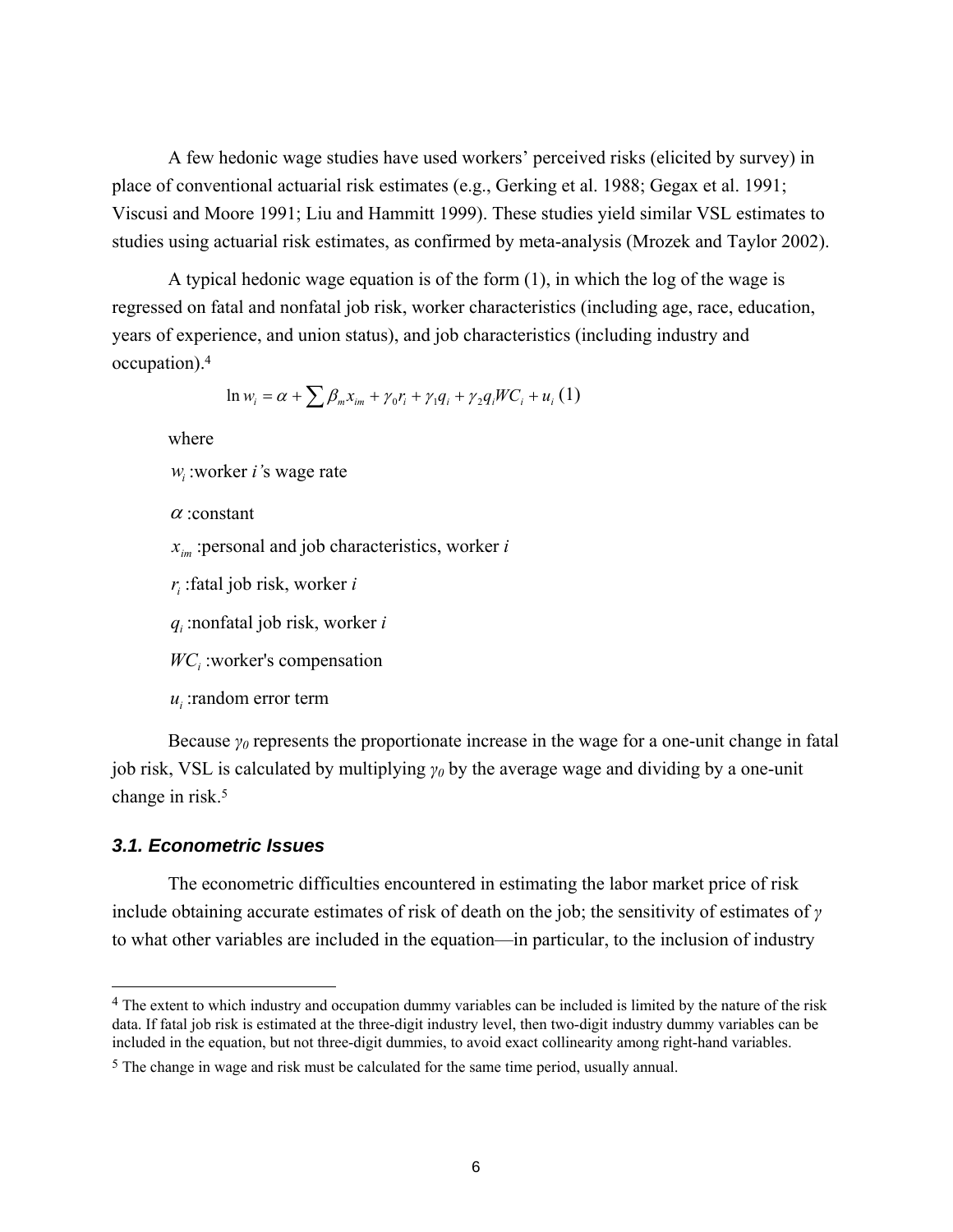and occupation dummies and a measure of nonfatal job risk; and correlation between job risk and variables omitted from the equation. The last problem can take several forms. If higher-risk jobs have undesirable characteristics not measured by the researcher, the risk variable will tend to capture these characteristics, biasing *γ0* upward. Unmeasured worker characteristics could bias the coefficient of risk in either direction. If worker productivity is measured imperfectly and more productive workers accept safer jobs, this will bias *γ0* downward (Hwang et al. 1992). Unmeasured differences in workers' ability to reduce job risk will tend to bias *γ0*upward (Shogren and Stamland 2002).

The magnitude of the econometric difficulties associated with early wage-risk studies is documented by Black et al. (2003) and by Black and Kniesner (2003). At the request of U.S. EPA, Black et al. estimated hedonic wage equations using 10 combinations of worker and risk datasets that are commonly used in hedonic wage studies.  $\epsilon$  Four specifications of equation (1) were estimated for each dataset: (a) a basic set of covariates (model 1)<sup>7</sup>; (b) the basic set with state dummies (model 2); (c) model 2 with occupation or industry dummies (model 3); and (d) model 2 with both occupation and industry dummies. The authors found the estimated coefficient on fatal risk varied widely; it was positive and significantly different from zero in only 16 (of 40) cases for men and 14 (of 40) for women. They attribute the instability of estimated VSLs to errors in measuring fatal job risk, which may be correlated with worker attributes, and to collinearity between the risk measure and occupation and industry dummies. The authors concluded, "Collectively, these findings lead us to have severe doubts about the usefulness of existing estimates to guide public policy."

Over the past 10 years, the data and methods used in U.S. hedonic wage studies have improved significantly. We discuss the availability of improved risk data, attempts to control for confounding factors, and methods for dealing with the endogeneity of job risk. We document progress in dealing with these econometric challenges and areas that remain open for future research. Section 3.2 provides examples of recent studies and meta-analyses.

<sup>6</sup>The data sets are obtained by combining either the March Current Population Survey, the Outgoing Rotation Groups of the Current Population Survey, or the National Longitudinal Survey of Youths with risks by industry or by occupation from either the Bureau of Labor Statistics Survey of Working Conditions or the National Institute of Occupational Safety and Health estimates from its National Traumatic Occupational Fatality survey.

 $<sup>7</sup>$  The basic set of covariates differs between data sets but includes a quartic function of age, education, union and</sup> marital status, race, and ethnicity. Some data sets also include firm size, workers' experience, tenure, score on the Armed Forces Qualification Test.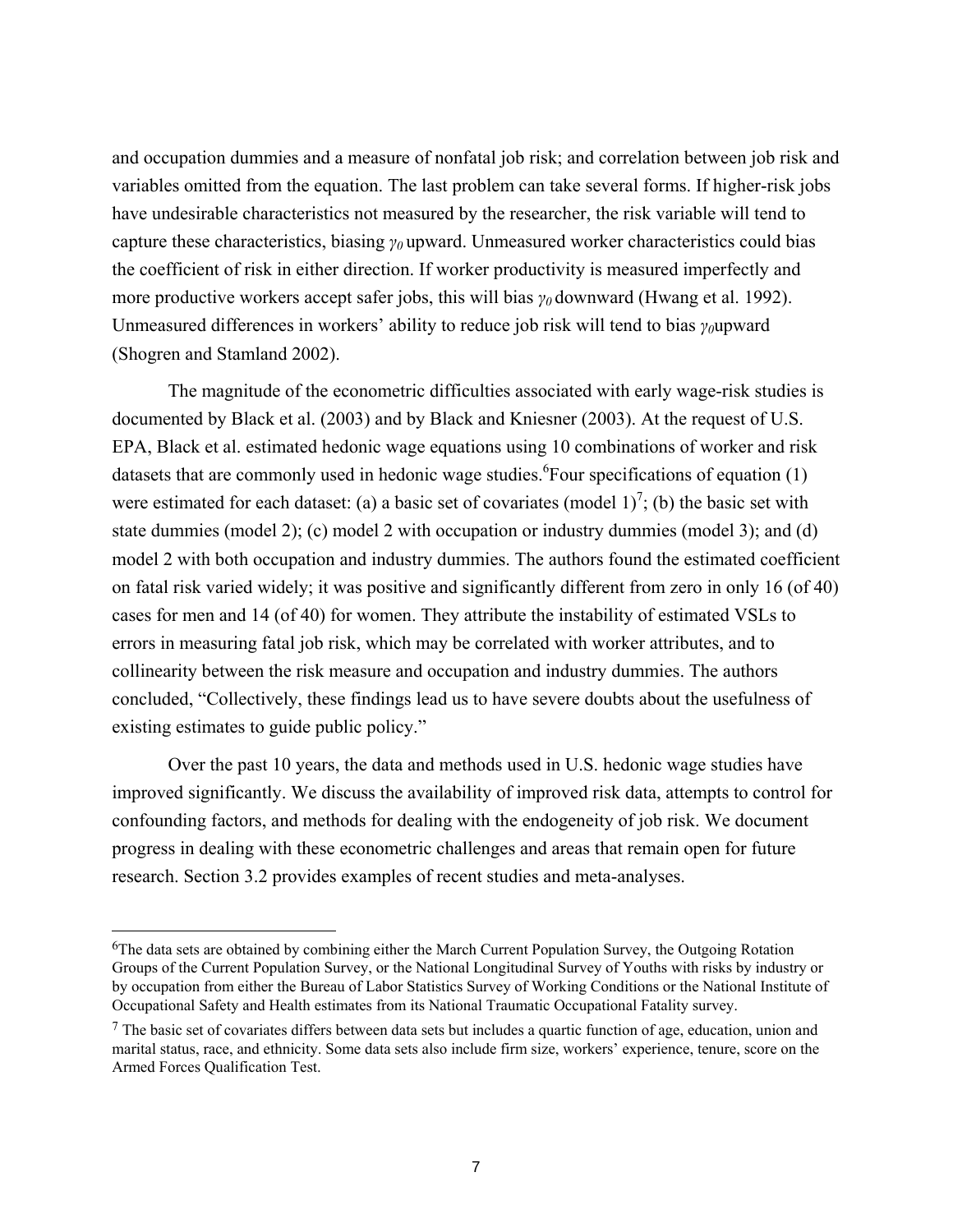#### **Measurement of Job Risk**

Accurate measurement of fatal job risk requires estimates that vary by both occupation and industry and, because of the infrequency of deaths on the job, are based on a large sample of workers. Random errors in measuring fatal job risks tend to bias estimated coefficients toward zero, understating compensating wage differentials. Most studies prior to 2000 used data from either the Bureau of Labor Statistics (BLS) Survey of Occupational Injuries, reporting deaths by three-digit industry classification, or the National Institute of Occupational Safety and Health (NIOSH), reporting risks by one-digit industry and state, resulting in significant measurement problems.8 Clearly, workers in different occupations within the same industry are subject to different risks—an office worker in a mining company faces less risk than a miner. There is also evidence that the early BLS data understated fatal job risks.

Recent studies (Aldy and Viscusi 2008; Kniesner et al. 2010; Viscusi 2004) have made significant advances in the measurement of job risk by using the BLS Census of Fatal Occupational Injuries (CFOI) and distinguishing risks by occupation and industry.9 The CFOI is a census rather than a sample and is based on comprehensive review of multiple records, including death certificates and workers' compensation reports. These studies generally use risks for 720 occupation-industry cells (10 occupations and 72 two-digit industries) based on threeyear averages of deaths.

### **Sensitivity to Equation Specification and Omitted Variables**

The sensitivity of estimates of the labor-market price of risk to equation specification has been noted by many authors, including Black et al. (2003), Hintermann et al. (2010), Leigh (1995), and Mrozek and Taylor (2002). Failure to control for either worker or job characteristics that are correlated with job risk will render estimates of the coefficient  $\gamma_0$  biased and inconsistent. Estimates are especially sensitive to inclusion of dummy variables for occupation and industry and to inclusion of nonfatal job risk and replacement of wages through workers' compensation programs (e.g., Viscusi 2004). Occupation dummies are often included in equation (1) to proxy job characteristics, which, apart from injury risk, are seldom included in compensating wage

<sup>8</sup> Some studies from the 1970s and 1980s (e.g., Thaler and Rosen 1976, Brown 1980) used data from the Society of Actuaries, which measured total death rate by occupation including non-occupational deaths (that would not attract a wage premium). Dillingham (1985) is a notable exception of an early study that measured risks by occupation and industry.

<sup>9</sup>Available at http://www.bls.gov/iif/home.htm.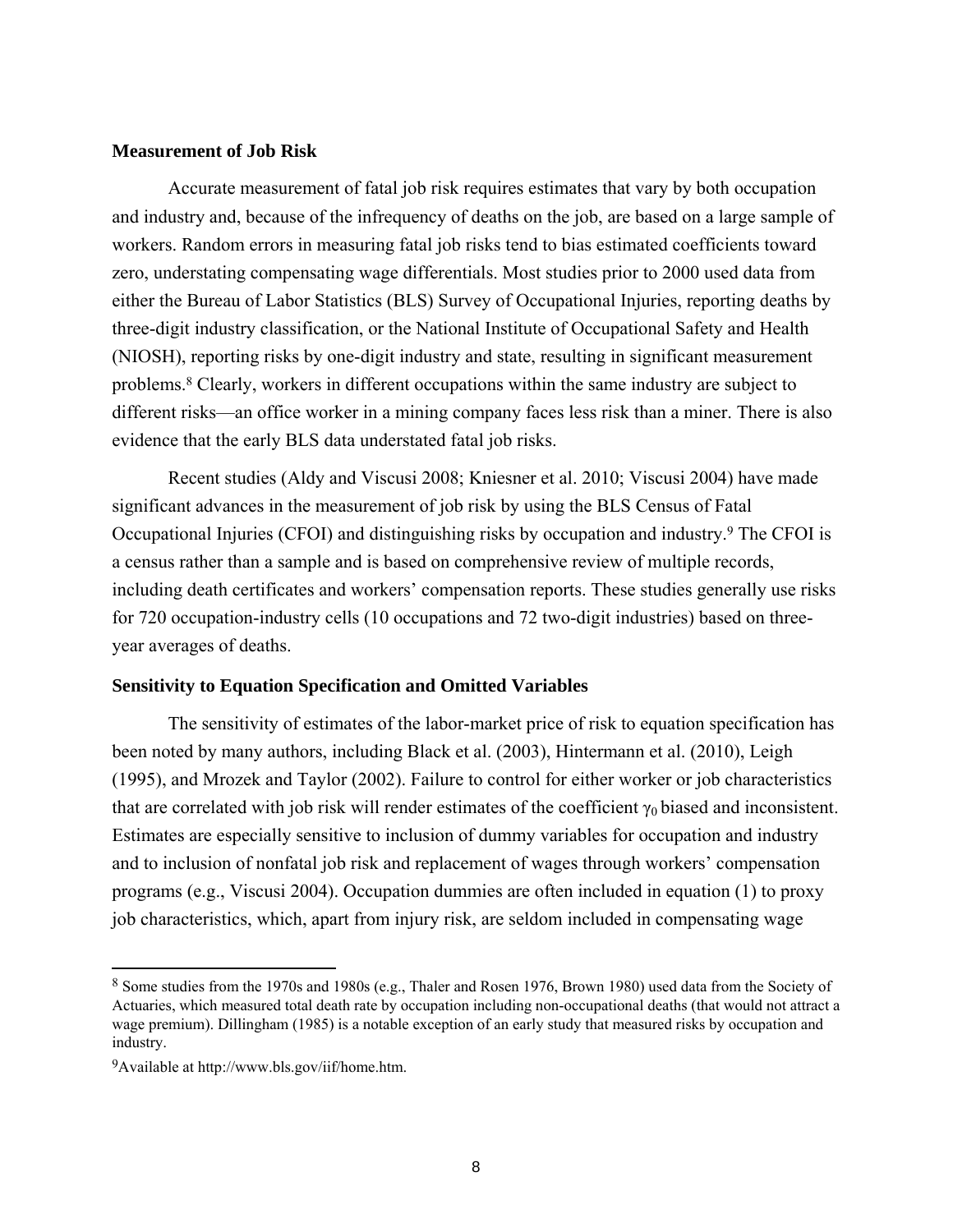studies.10 Interindustry wage differentials may occur for reasons unrelated to job risk—for example, because of differences in capital-labor ratios (Krueger and Summers 1988) suggesting that industry dummies should be included in hedonic wage equations.

Correlations between fatal job risk and industry or occupation make estimates of the price of risk sensitive to their inclusion. Leigh (1995) and Dorman and Hagstrom (1998) argue that the estimated price of risk actually captures interindustry wage differentials, since the coefficient on risk often becomes insignificant when industry dummies are included. In their meta-analysis, Mrozek and Taylor (2002) find that studies that include industry dummies obtain significantly lower estimates of the price of risk than studies that exclude them. Viscusi (2004) finds that controlling for both industry and occupation risk reduces the estimated VSL by half compared with controlling only for industry.

Correlation between industry and occupation and fatal job risk is a problem of collinearity. A similar problem arises when including risk of nonfatal injury in the hedonic wage equation. Nonfatal job risk is generally correlated with fatal job risk, making it difficult to disentangle the effects of the two variables. A possible solution is to find data sets that exhibit less collinearity between these variables.

### **Endogeneity of Risk**

1

The level of occupational fatality risk a worker faces results not from random assignment of workers to jobs but from a sorting process in which workers choose among jobs for which they are qualified. Moreover, workers may differ in their ability to manage occupational risks, such that even workers in the same job face different risks (Shogren and Stamland 2002).

Correlation between risk and unobserved job or worker characteristics can be handled using instrumental variables or panel data. Finding a good instrumental variable for job risk has proved difficult. Arabsheibani and Marin (2000, 2001) attempt to treat risk as endogenous but find that collinearity between their instrument and other covariates makes precise estimation difficult. Kniesner et al. (2010) and Hintermann et al. (2010) use past risk levels as instruments

<sup>&</sup>lt;sup>10</sup> Some studies distinguish or include only blue-collar jobs, or include measures of physical exertion and other working conditions. Deliere et al. (2009) use detailed occupation characteristics from the Dictionary of Occupational Titles to characterize jobs.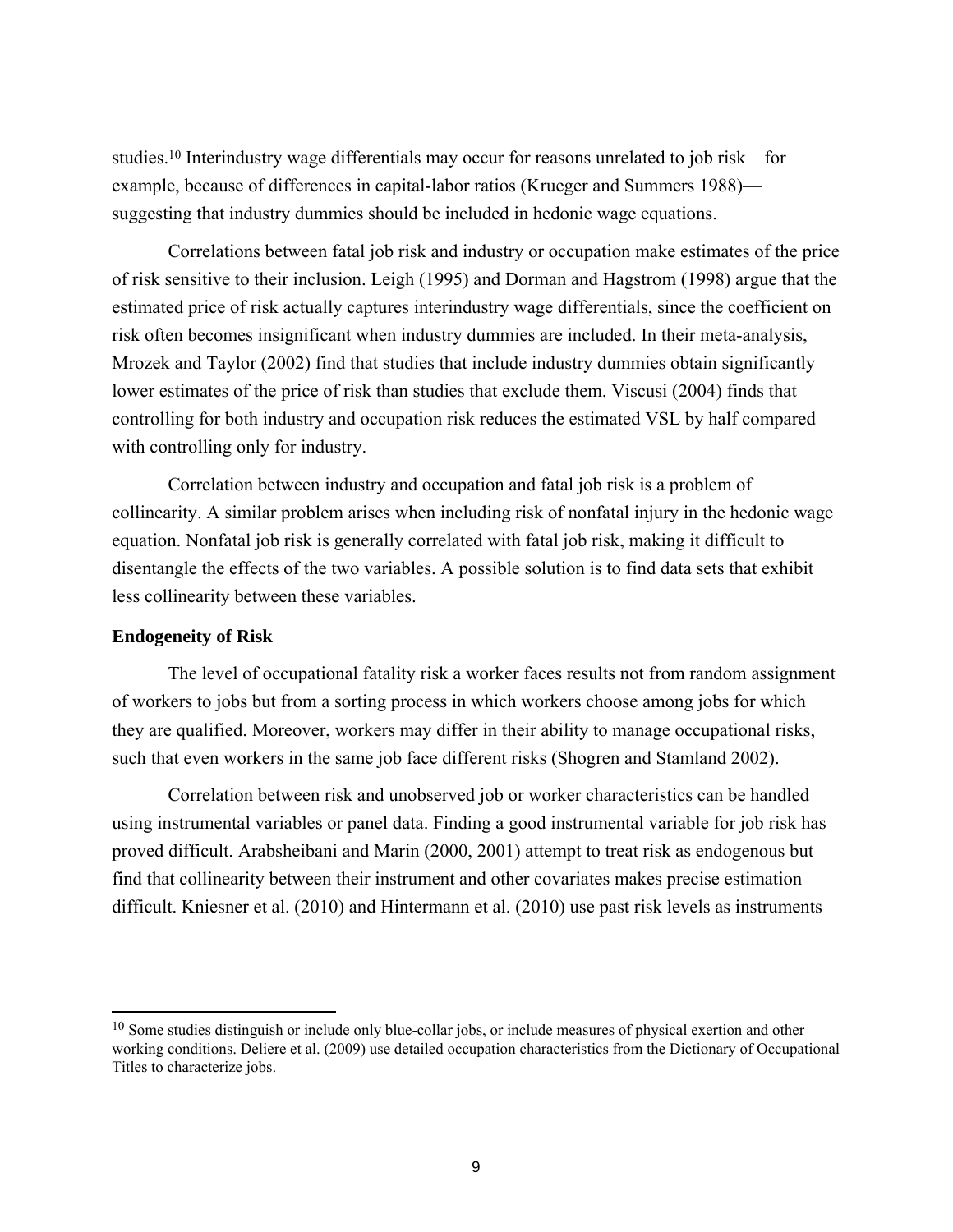for the change in worker risk in their studies.11 Another possibility is to find a natural experiment, such as that resulting from a government program to reduce traffic fatalities, that causes variation in fatal job risk and is exogenous to both unmeasured job and worker characteristics.

When panel data are available, estimation of equation (1) using first differences or worker fixed effects will eliminate worker characteristics that change slowly over time from the error term.12 Kniesner et al. (2011) and Hintermann et al. (2010) use panel data sets to estimate compensating wage differentials for the United States and the United Kingdom, respectively. Kniesner et al. note that most of the variation in risks over time comes from job changes rather than changes in risk, holding job constant. There is sufficient within-worker variation in risk in the Panel Study of Income Dynamics to obtain precise estimates of VSL.13 The authors also note that controlling for unobserved worker heterogeneity reduces VSL estimates by about 50 percent from estimates obtained using a single cross-section of data. In contrast, Hintermann et al. do not find statistically significant estimates of VSL when using panel data, although they do find significant results when estimating equation (1) by ordinary least squares.

The econometric issues discussed here suggest that one must be careful in interpreting published studies—especially those conducted prior to 2000—as providing unbiased estimates of the price of risk in the labor market. Although more sophisticated econometric methods are now being used, estimates currently applied in policy analysis are based primarily on earlier literature. With this caveat, we briefly summarize the findings of the empirical literature.

 $11$ The use of first differences in risk helps to attenuate measurement error in the risk variables, as does the use of instrumental variables for risk. Black and Kniesner (2003) note that instruments are useful in addressing classical measurement error, but that improved methods are needed to address the non-classical error found in the older hedonic wage studies.

<sup>&</sup>lt;sup>12</sup> These characteristics may include risk preferences, unmeasured job productivity, and unmeasured safety-related productivity. An alternate approach to dealing with unmeasured worker productivity is to estimate a Roy sorting model (see Deliere et al. 2009).

<sup>13</sup> These estimates are obtained omitting industry dummies.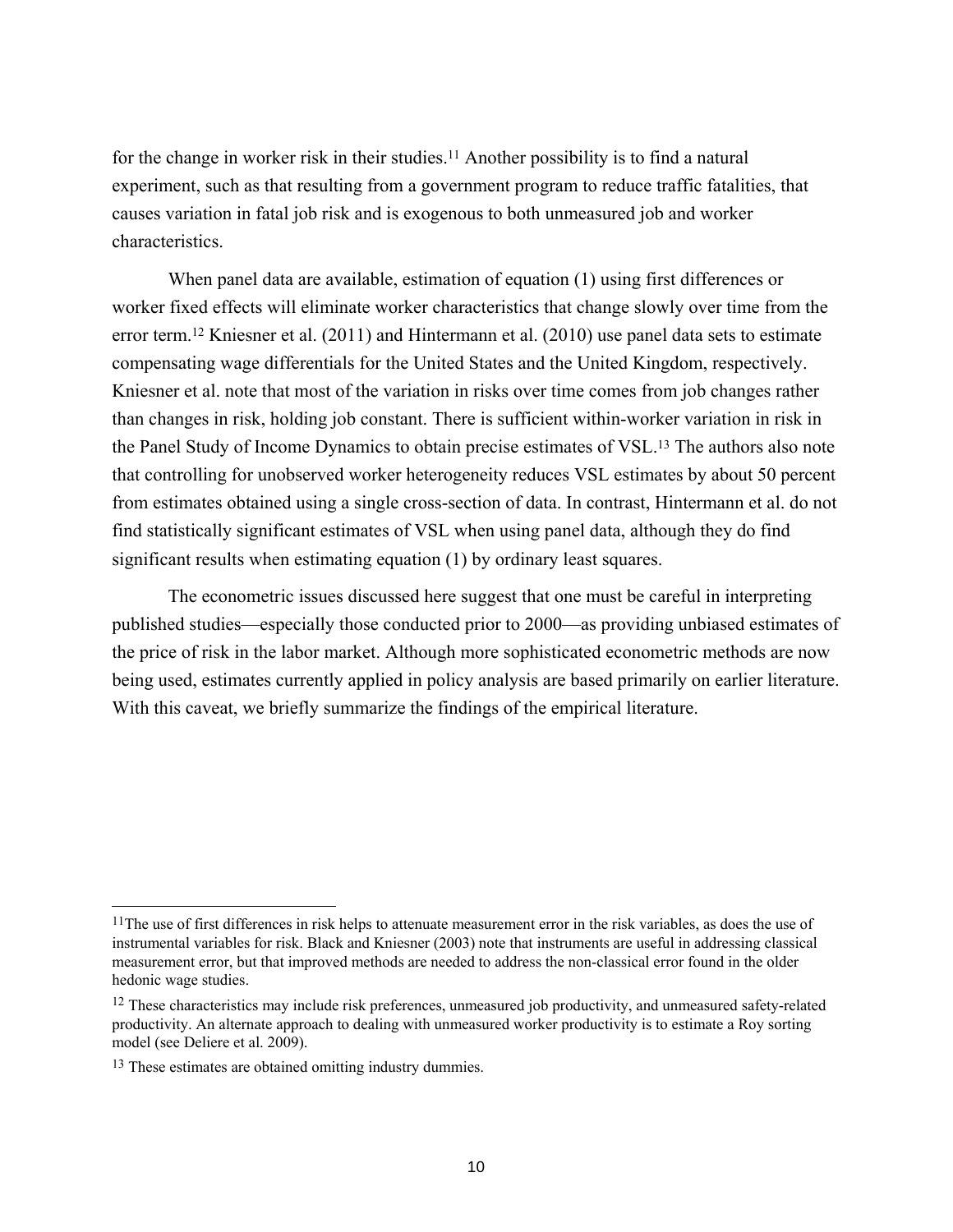## *3.2.Empirical Estimates of the Price of Risk in the Labor Market*

#### **Meta-Analyses of Hedonic Wage Studies**

 $\overline{a}$ 

The hedonic wage literature includes several dozen studies that have been summarized in a series of meta-analyses, of which the four listed in Table 1 provide U.S. estimates.14 Each of these meta-analyses constructs a "best estimate" of VSL. The first three use meta-regression to see how VSL estimates from individual studies vary with study and respondent characteristics. The fourth, Kochi et al., uses a Bayesian approach to adjust estimates for within and between study variability. Though all four meta-analyses include VSL studies of non-U.S. populations (almost entirely populations in high-income countries), we focus on the authors' preferred estimates for the United States. About 30 to 40 U.S. hedonic wage studies are included in each meta-analysis (the exact number varies across model specifications). The resulting U.S. estimates range from \$2.0 million to \$11.1 million (2009 USD).<sup>15</sup>

<sup>14</sup>Several other meta-analyses focus on estimating VSL for countries other than the United States. Liu et al. (1997) and Bowland and Beghin (2001) include only hedonic wage estimates; Kluve and Schaffner (2008) and De Blaeij et al. (2003) include both revealed and statedpreference studies; the latter is a meta-analysis of road safety studies.

<sup>&</sup>lt;sup>15</sup>A more recent meta-analysis of both revealed and stated preference studies from around the world, Bellavance et al. (2009), includes U.S. hedonic wage studies published between 1974 and 2004 along with other studies and uses a mixed-effect regression model. The weighted average of their estimated VSLs is \$5.9 million (with a 95 percent confidence interval of \$4.7 million to \$7.1 million) in 2000 USD, or \$7.3 million in 2009 USD.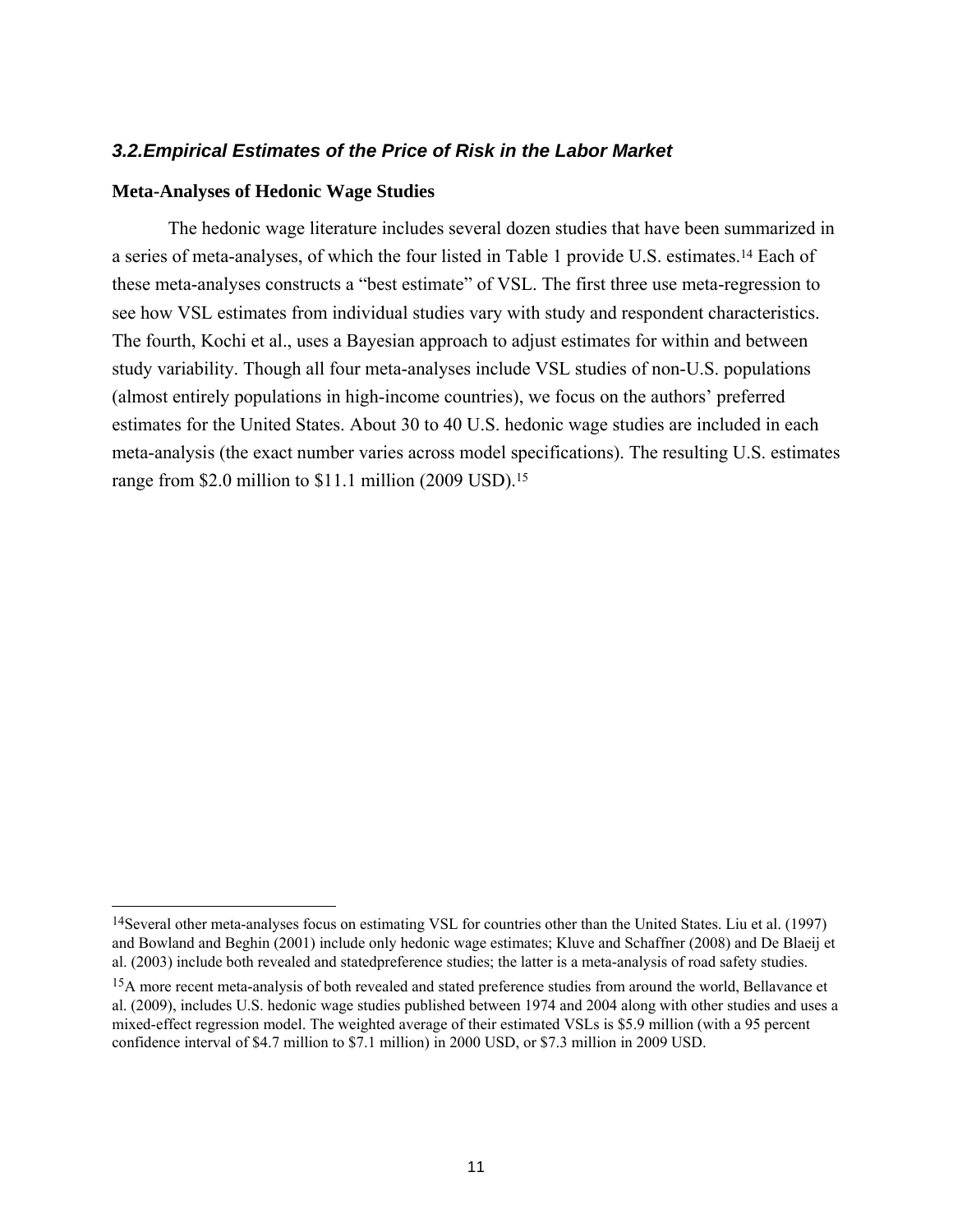|                          | Publication                                    | Highlighted VSL estimate                                |                                 |
|--------------------------|------------------------------------------------|---------------------------------------------------------|---------------------------------|
| Meta-analysis            | dates of<br>underlying<br>studies <sup>b</sup> | As reported<br>$(dollar year)^c$                        | Inflated to 2009 $\text{USD}^d$ |
| Miller (2000)            | 1974-1990                                      | \$3.7 million(1995 USD)                                 | \$5.2 million                   |
| Mrozek and Taylor (2002) | 1974-1995                                      | \$1.5 million to \$2.5<br>million $(1998$ USD)          | \$2.0 million to \$3.3 million  |
| Viscusi and Aldy (2003)  | 1974–2000                                      | \$5.5 million to $$7.6$<br>million $(2000 \text{ USD})$ | \$6.9 million to \$9.5 million  |
| Kochi et al. $(2006)$    | 1974-2002                                      | \$8.9 million(2000 USD)                                 | \$11.1 million                  |

**Table 1. U.S. Estimates from Recent Hedonic WageMeta-Analyses<sup>a</sup>**

a. These meta-analyses also provide estimates that include other countries. Miller and Kochi et al. also consider statedpreference studies.

b. U.S. hedonic wage studies only.

c. Mean or median estimate(s) for the United States, highlighted by the authors in their abstracts or discussions of alternative models.

d. Adjusted for inflation using the Consumer Price Index, All Urban Consumers. Not adjusted for income growth over time.

The best estimates obtained by each meta-analysis vary because of the choice of studies and estimates to include in the meta-analysis, as well as the modeling approaches and covariates included. The meta-regressions conducted by Miller (2000), Mrozek and Taylor (2002), and Viscusi and Aldy (2003) explain variation in VSL estimates across studies as a function of study and population characteristics. These include variables such as mean worker income, mean occupational risk, the proportion of workers unionized, and whether the study included controls for interindustry wage differentials or nonfatal job risk. All the meta-analyses find that VSL increases with the average income of workers in the study, although the rate of increase varies. Mrozek and Taylor (2002) find that studies that fail to control for interindustry wage differentials report larger VSLs.

Unfortunately, almost all the hedonic wage studies included in these meta-analyses were completed before the improved CFOI data became available and do not reflect recent advances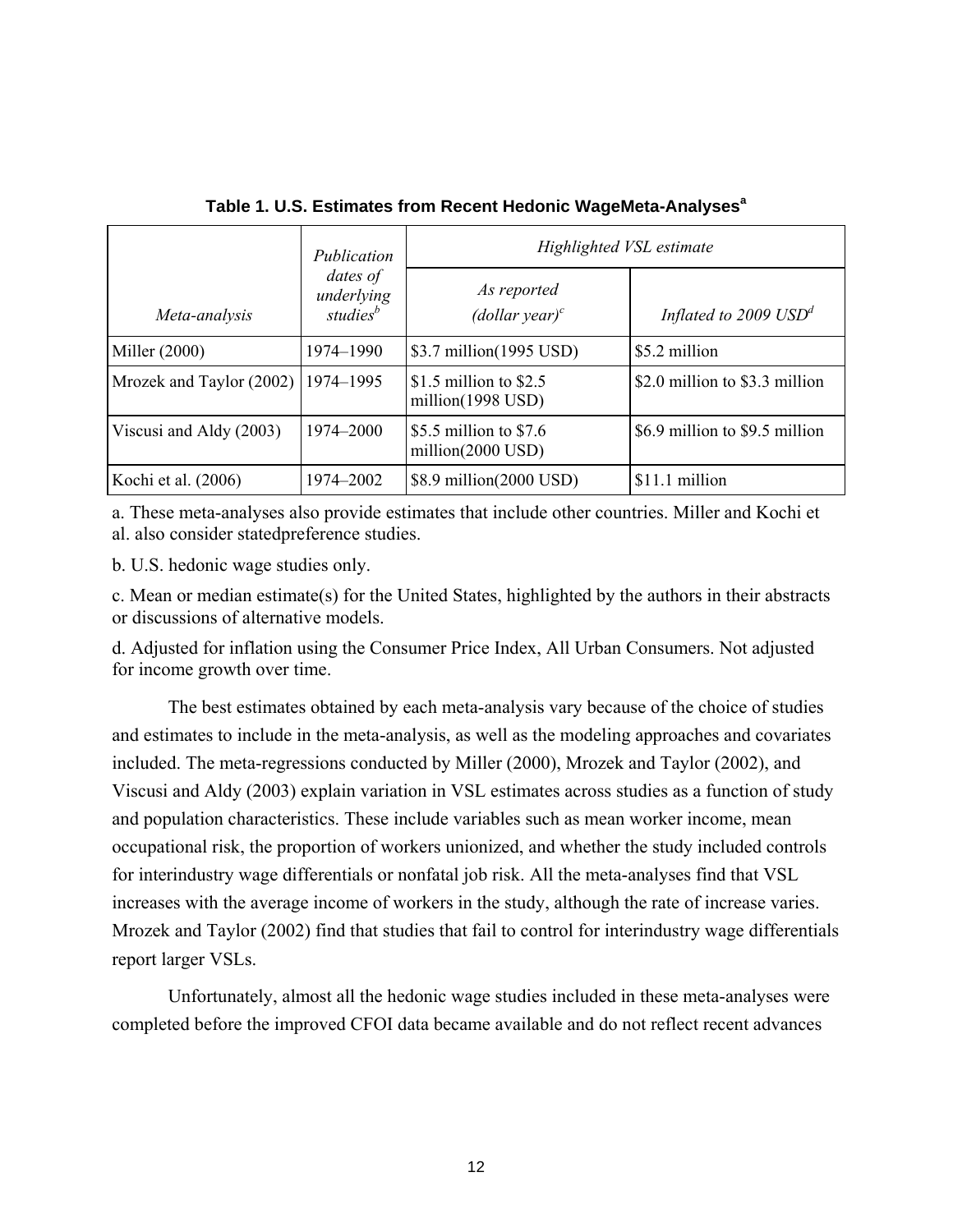in econometric modeling. There is no published meta-analysis that covers the newer hedonic wage literature; the most current (Bellavance et al. 2009) includes studies published only through 2004, while the first study to use the CFOI data was Viscusi (2003).16

# **Effects of Worker Age and Risk Characteristics<sup>17</sup>**

 $\overline{a}$ 

Most hedonic wage studies estimate an average price of risk in the job market and do not measure how compensating wage differentials vary by risk or worker characteristics. Some studies have examined how the price of risk varies with worker age and cause of death.18 We summarize examples of recent results here, focusing on attributes that are most relevant to valuing environmental risks.

*Age.* Aldy and Viscusi (2008) examine the effect of age on VSL using CFOI risk data that vary by worker age and industry and a minimum-distance estimator that controls for cohort effects (younger workers were born later and have greater lifetime income). They find that VSL follows an inverted-U pattern with age, peaking at approximately \$8 million (2000 USD) at age 46thendeclining to \$5 million by age 62. This inverted-U relationship has also been found in other hedonic wage studies (Aldy and Viscusi 2007).In contrast, a series of studies by Evans and Smith find somewhat differing results, focusing on workers aged 51 to 65 and using panel data from the Health and Retirement Survey. Smith et al. (2004) find that estimated VSL increases with age; Evans and Smith (2006) find that quality of life and background risks complicate this relationship, and Evans and Smith (2008) note that estimated age effects may be confounded by health. For their sample of workers, they find that VSL is larger for workers with better current health and those who face larger near-term risk.<sup>19</sup>

*Risk characteristics.* Nearly all hedonic wage studies estimate compensation for risk of fatal injury and exclude risks of fatal disease (which are much more uncertain). An exception is Lott and Manning (2000), who estimate compensation for risk of fatal cancer. The authors use

<sup>16</sup> U.S. EPA (2010) identified 15 studies that use the CFOI data, of which 8 use the data in original hedonicwage analyses.

<sup>17</sup>VSL increases with income, though the rate of increase is uncertain. See Hammitt and Robinson (2011) for a review.

<sup>&</sup>lt;sup>18</sup> A few studies have estimated how compensation varies with other worker characteristics. For example, Viscusi and Hersch (2001) find that smokers receive smaller compensation for nonfatal injury risk than do nonsmokers and Viscusi (2003) finds that blacks receive less compensation for risk than whites.

<sup>&</sup>lt;sup>19</sup> Smith et al. (2004) and Evans and Smith (2006) use BLS industry-level risk but Evans and Smith (2008) use CFOI data that vary by industry and worker age.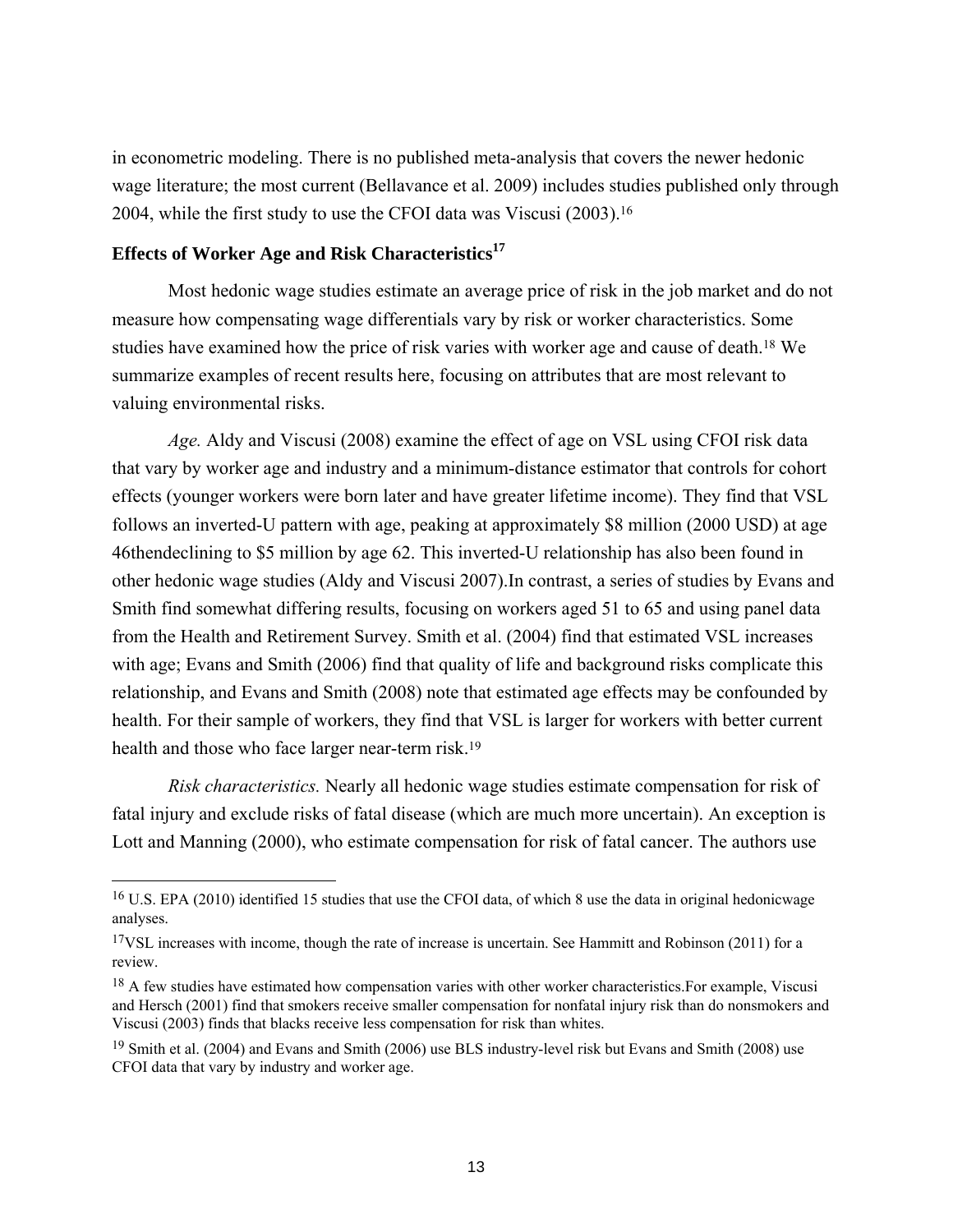several indicators of worker exposure to carcinogens at the two-digit SIC level in place of a standard fatality risk measure and estimate the corresponding wage premium. They provide "rough" estimates of VSL, using a range of assumptions about the fatality risk of occupational exposure, that range from \$1.2 million to \$12 million (1984 USD), or \$2.5 million to \$24.8 million in 2009 dollars.

Recent work by Scotton and Taylor (2011) suggests that hedonic wage estimates may mask significant heterogeneity in the value of different types of risks. Using risk rates that vary by cause of injury, they find that wage premia are much higher for workplace homicides than for other job-related risks. Although their results are not directly applicable to illness-related risks from environmental causes, they suggest that more work is needed to understand how different fatality risks are valued.

# **4. Stated-Preference Studies**

Stated-preference studies, which survey respondents about how they would act in hypothetical situations, have become increasingly common as a means of valuing mortality risk reductions. The scenario presented to respondents can be tailored to specific environmental risks (e.g., pesticide residues or air pollution) and causes of death (e.g., cancer or heart disease). It can provide detailed information about latency and the time path of any illness preceding death (Cameron et al. 2010). Risks may affect persons of all ages, including children and the elderly, and the researcher is at liberty to specify the size of the risk reduction. The disadvantage of stated-preference studies is that individuals may give spurious answers because they face no real consequences. An indication of problematic responses is that estimated WTP often fails to increase in proportion to the size of the risk reduction valued, and thus estimates of VSL decrease sharply as the stated risk reduction increases. Furthermore, estimates from statedpreference studies are sensitive to assumptions made in the econometric analysis.

Most stated-preference studies are either contingent valuation (CV) studies or choice experiments. In both cases, the respondent is presented with a scenario (often a product or program) that would reduce his mortality risk, and information about his baseline risk (without the program). The researcher must define the magnitude of the risk reduction delivered by the program, the time period over which it will be delivered, the amount and form of payment (e.g., product price or additional taxes), and other relevant information. The respondent is asked to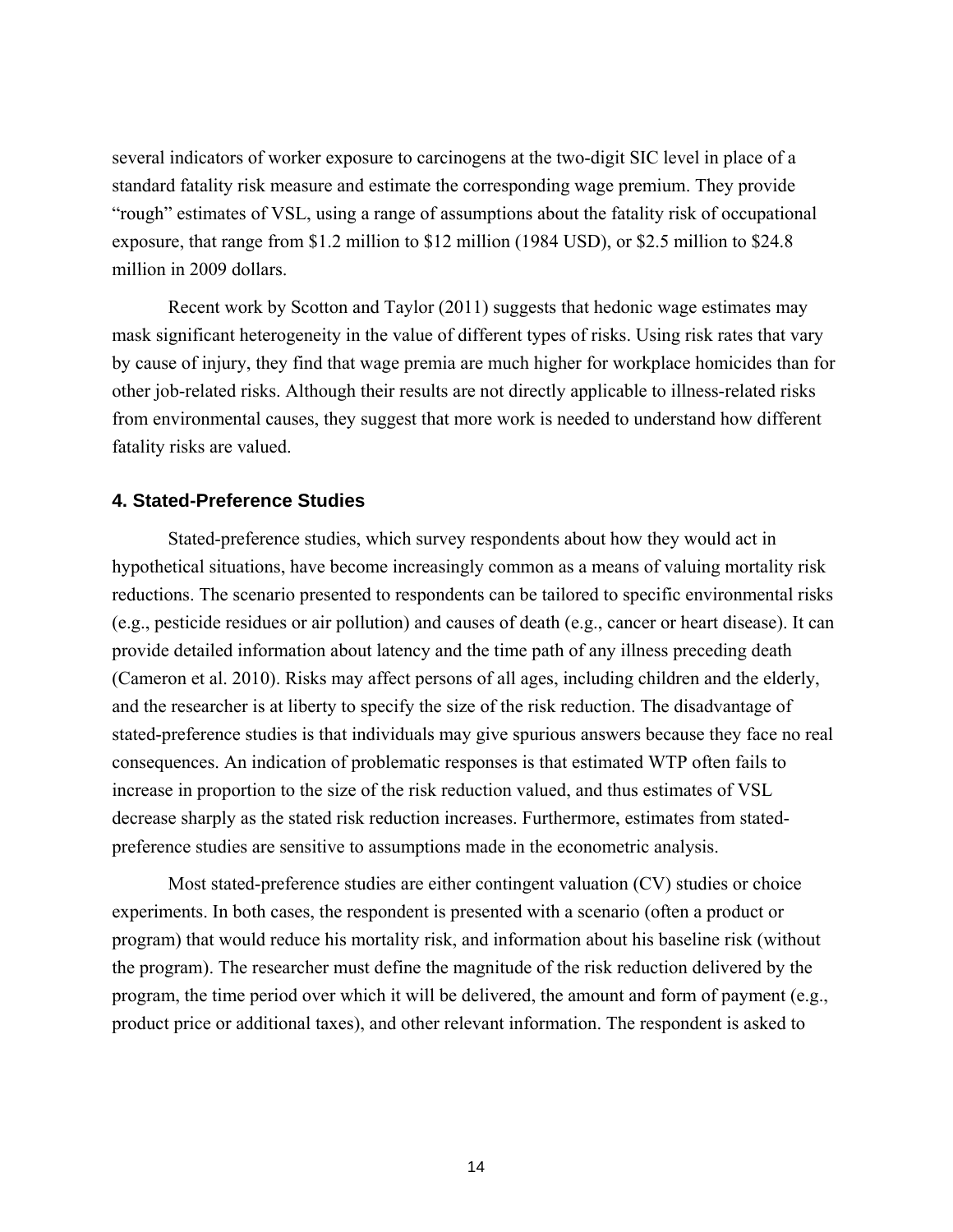make a choice: in the case of CV, whether he would choose the program and pay the stated cost; in a choice experiment, which of several programs he would choose.20 Studies usually include multiple valuation questions plus debriefing questions to determine whether the respondent understood and accepted the choices offered.

# *4.1. Choices in Study Design*

# **Nature of the Risk Valued**

1

An important issue in survey design is whether respondents should value reductions in risk of death due to a specific cause (e.g., heart disease or cancer) independently of its link to the environment, or whether the risk of death should be linked to an environmental concern, such as air pollution or hazardous waste sites. The danger with the latter approach is that respondents may not accept the scenario: they may not believe that the environmental problem could result in the stated health effect, they may be unwilling to pay to reduce the risk because they did not cause it, they may not believe the described program would be effective, or their values may reflect a desire to modify some other feature of the problem.21 A danger associated with asking about a more abstract risk reduction that is not linked to a specific hazard and program for amelioration is that the respondents may not find the scenario credible and would reject it out of hand. Because environmental programs often benefit the community at large rather than solely the respondents, it is important to understand whether the respondents are valuing only their own risk reduction or the reductions provided to the larger community.

A recent Organisation for Economic Co-operation and Development (OECD) review of the international stated-preference literature (Lindhjem et al. 2010) identified 75 VSL surveys, of which 18 focused on environmental causes, 28 on health risks from unspecified causes, and 29 on traffic safety. Examples of environmental and health-related studies include those focused on the risk of cancer from pesticide residues (Hammitt and Haninger 2010),the risk of death from exposure to hazardous waste (Alberini et al. 2007), and the risk of death due to chronic heart and lung disease (Krupnick et al. 2002).

<sup>&</sup>lt;sup>20</sup> For example, Cameron and DeShazo (2008) present respondents with scenarios that represent different lifetime illness profiles, including twelve types of health risks (cancers, cardiovascular and respiratory disesases, other illnesses, and traffic accidents) that vary in the timing of the risk reduction andits magnitude.

 $^{21}$ In a study of pesticide residues on foods, Hammitt and Haninger (2010) found that 32 percent of respondents thought their personal risk was overstated in the survey and 12 percent thought it was understated.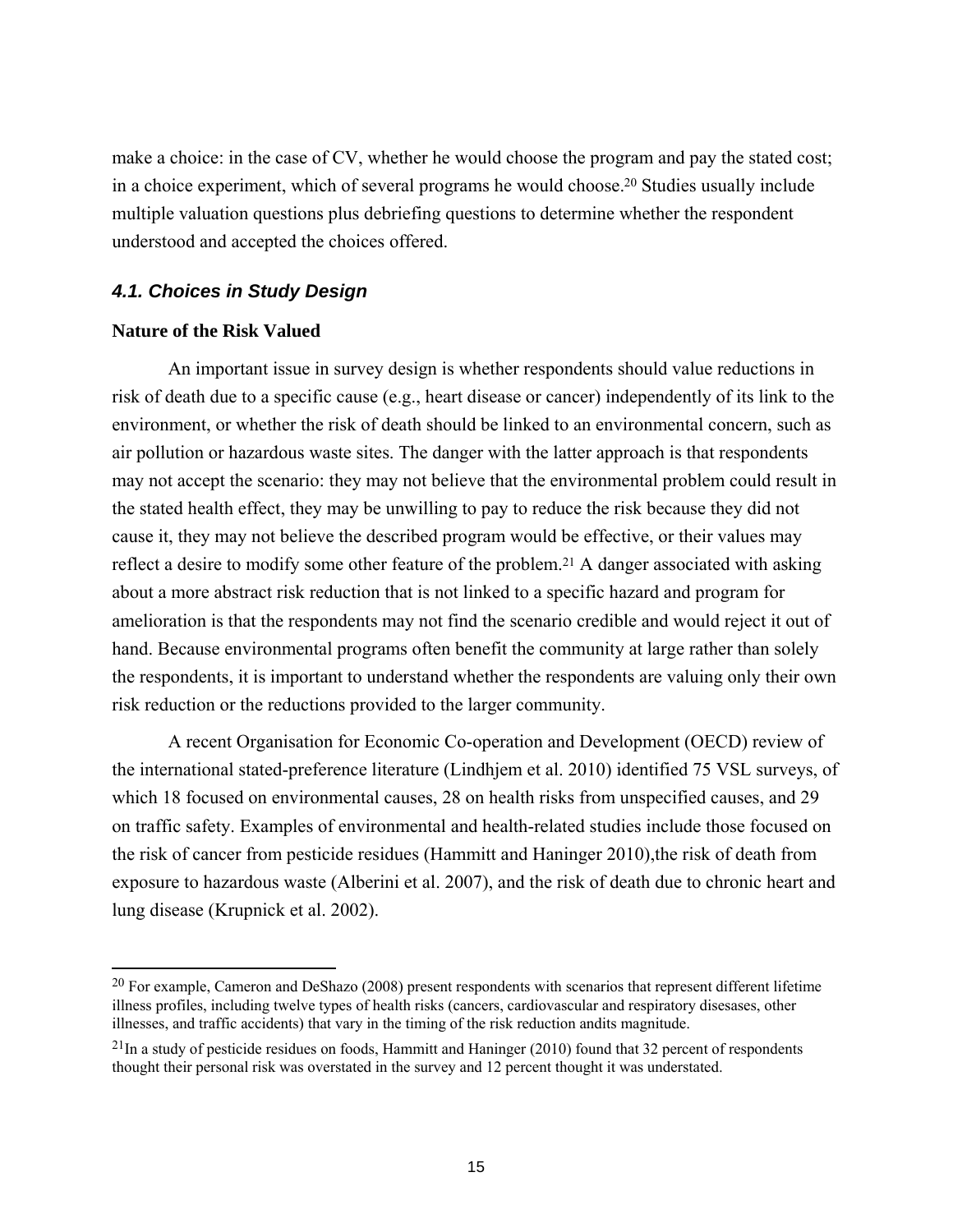#### **How Risks Are Communicated**

A critical component of any mortality-risk survey is how baseline risks and risk changes are communicated. Baseline risk is the respondent's risk of dying without the program or product, usually from all causes. The risk changes are typically on the order of 1 in 10,000 or 1 in 100,000 per year. Lay people have difficulty comprehending small probabilities, which may lead them to report values that are not logically related to the size of the risk reduction (Hammitt and Graham 1999).<sup>22</sup>

Methods for communicating risk changes depend on survey mode. For in-person, mail, and internet surveys, risks are often communicated by coloring squares on a grid, a method that has been found to yield responses to valuation questions that are more consistent with theory (Corso et al. 2001). Other devices used to communicate small probabilities include risk ladders, which compare the risk in question with other risks using a linear or logarithmic scale. In telephone surveys, individuals are sometimes told that without a program "x people will die out of 10,000"; with the program "y people will die out of 10,000." A disadvantage of this approach is that it focuses attention on the change in risk to a population rather than to the individual respondent (who may perceive that he will not benefit). Lindhjelm et al. (2010) describe trends in survey mode, reporting that the use of internet and computer-based surveys is increasing rapidly and that most surveys now use some sort of visual aid.

#### **Elicitation of WTP**

 $\overline{a}$ 

How respondents are asked to value a risk reduction affects the quality of the data obtained and how responses are analyzed. Before the mid 1990s, most mortality risk valuation surveys used open-ended valuation questions. Respondents were asked, "What is the most you would pay for the risk change?" This has the advantage of providing a point estimate of each person's WTP but is a difficult question to answer and may elicit a strategic response (e.g., because people are conditioned not to report their maximum WTP in negotiations).

In the majority of contingent-valuation studies conducted since the mid-1990s, dichotomous-choice methods are used, following the recommendation of the U.S. National Oceanic and Atmospheric Administration (NOAA) expert panel on contingent valuation (NOAA 1993).Respondents are asked a neutral question about whether they would pay a stated amount

 $^{22}$ Hammitt and Graham (1999) found that 39 percent of telephone-survey respondents did not correctly answer which is the larger number: 1 in 10,000 or 5 in 100,000.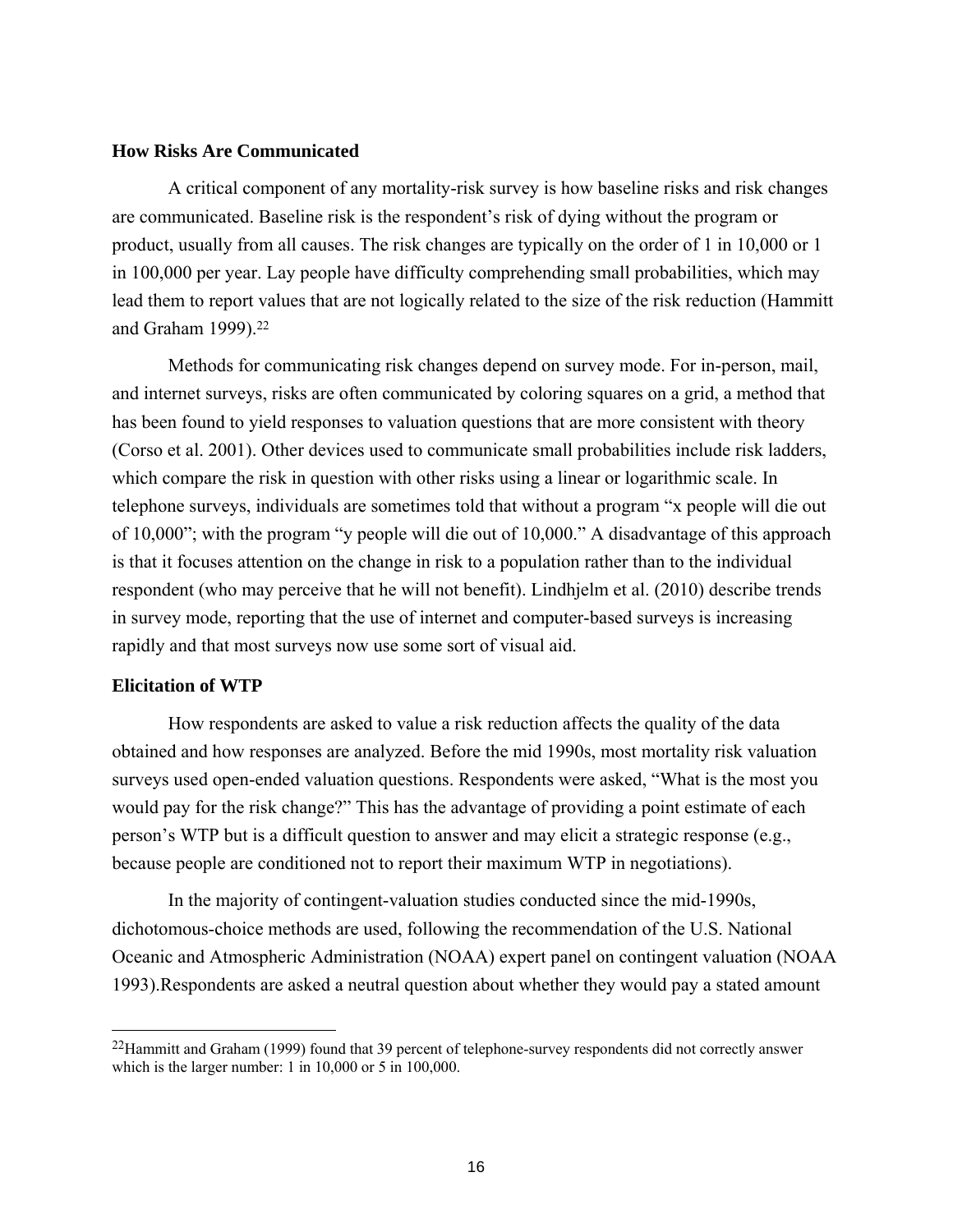for the risk reduction ("If the risk reduction cost \$z, would you purchase it or not?") and the "bid amount" z is varied randomly across respondents. The question is often followed by a second question to more closely bind the respondent's WTP. For example, if the respondent accepts the program when the bid is \$100, he is asked whether he would accept or reject it if the bid were \$200. If he rejects \$200, his WTP is assumed to be between \$100 and \$200; if he accepts \$200, it is assumed to be greater than \$200 with no explicit upper bound.23Although dichotomous choice questions do not invite strategic response, they provide only interval estimates of each respondent's WTP. The precision of the final estimate is sensitive to the bids chosen.24

For benefit-cost analysis, analysts usually seek to measure mean WTP because population benefits can be calculated as the product of mean WTP and the number of people affected. Mean WTP for a risk change can be calculated easily from open-ended responses but may be sensitive to outliers, some of which may be invalid "protest responses" in which the respondent reports zero or a very large number as a way of rejecting the premise of the question. In the case of a single dichotomous-choice question, the proportion of people willing to pay \$z provides a point estimate of the cumulative distribution of WTP. Plotting raw responses against bid amounts provides an estimate of the distribution of sample WTP. A lower-bound estimate of mean WTP may be obtained from these responses using a Turnbull estimator, which assumes each individual's WTP is equal to the largest bid he accepts (Turnbull 1974).

In practice, mean WTP is estimated from dichotomous-choice data by assuming that WTP is a function of covariates (i.e., WTP<sub>i</sub> =  $X_i\beta + \varepsilon_i$ , where  $\varepsilon_i$  is an error term) and estimating the parameter vector  $\beta$  making assumptions about the distribution of  $\{\epsilon_i\}$ . For example, in the case of a single dichotomous-choice question, if  $\{\epsilon_i\}$  are independently and identically normally distributed with zero mean and standard deviation  $\sigma$ , the probability that the respondent will not pay more than  $z_i$  is  $\Phi(z_i/\sigma - X_i\beta/\sigma)$  where  $\Phi$  is the standard normal distribution function. By estimating a probit model with z and X as independent variables (Cameron and James 1987), one obtains estimates of  $1/\sigma$  and  $\beta/\sigma$ . Mean WTP (conditional on X) is computed as Xβ.<sup>25</sup>This

<sup>&</sup>lt;sup>23</sup> Payment cards that list alternative WTP amounts are sometimes used. Respondents are asked to circle the amount that most closely matches their WTP or to circle the two numbers that bracket their WTP. A disadvantage is that responses are sensitive to the range of values displayed on the card (a result that is well known to charities that suggest specific donations).

<sup>24</sup>See Alberini (1995) for more discussion of optimal bid design.

<sup>&</sup>lt;sup>25</sup>Maximum likelihood techniques can likewise be used to estimate the parameter vector β in the case of doublebounded dichotomous-choice questions, given assumptions about the distribution of the error term.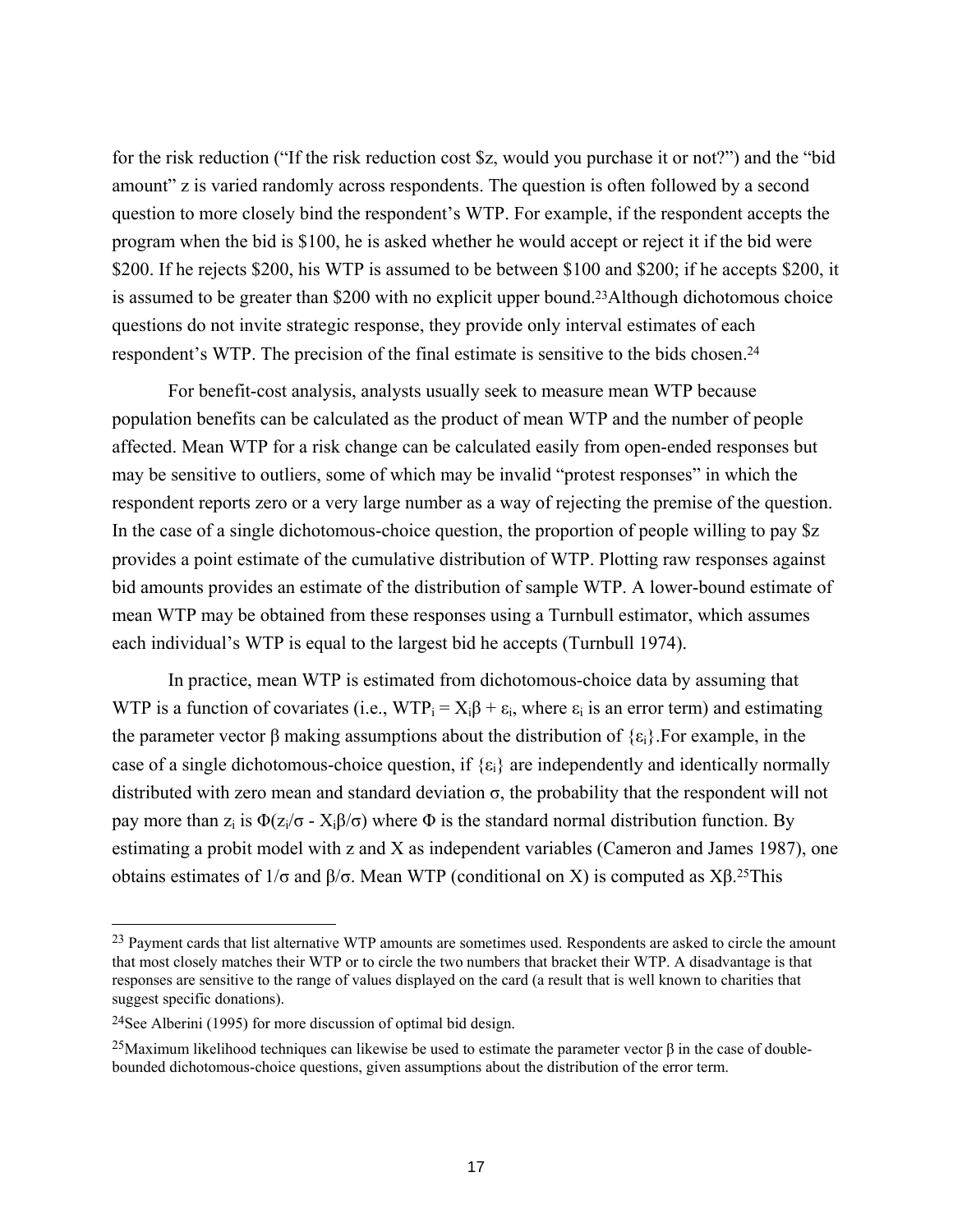approach also makes it possible to estimate the relationship between covariates (such as age and income) and WTP. Because WTP is usually assumed to be non-negative and the distribution is often skewed, with a long right tail, asymmetric distributions like the lognormal and Weibull are frequently used. With these distributions, the mean is sensitive to the weight of the right tail, which is not well estimated (because few respondents are in the tail) yet hypothetical bias may induce some respondents to overstate their WTP, yielding too heavy a tail. As a result, median WTP is often reported even though the mean is more relevant for benefit-cost analysis.

### *4.2. Issues with Responses and Data Analysis*

#### **Hypothetical Nature of Responses**

 $\overline{a}$ 

A major concern with stated-preference studies is that respondents may give different answers than they would if facing real consequences. They may not take questions seriously (i.e., they may not give thoughtful responses), or they may say "yes" to payment questions to please the interviewer (yea-saying) or say "no" to protest the scenario offered (nay-saying). If respondents do not have to pay, they may not seriously consider their budget constraints.

One method of addressing these concerns is to compare actual with stated WTP for identical risk changes. There is a large literature comparing actual with stated WTP for other commodities. For example, several experiments comparing hypothetical and actual WTP for hunting permits have found no statistically significant difference (Dickie et al. 1987; Mitchell and Carson 1989). Few such studies address mortality risks. Lanoie et al. (1995) conducted a CV survey in Montreal and collected the information needed to develop hedonic wage estimates. They found that the two approaches yielded different results but suggest that their sample may be too limited to permit general conclusions. Hakes and Viscusi (2007) compared the VSL implied by seatbelt use data with the VSL from a stated-preference study and found no statistically significant difference.

Tests of internal validity, which are now a standard part of most CV studies, are another way of addressing concerns about the hypothetical nature of stated-preference surveys, as are debriefing questions asked at the end of the survey.26 Internal validity can be evaluated by testing whether estimated WTP is sensitive to factors that should affect it (such as the magnitude of the risk change that is valued and the respondent's income) and insensitive to factors that should not

<sup>26</sup>It is possible to test for "yea" and "nay" saying (Alberini 2005), although this is rarely done.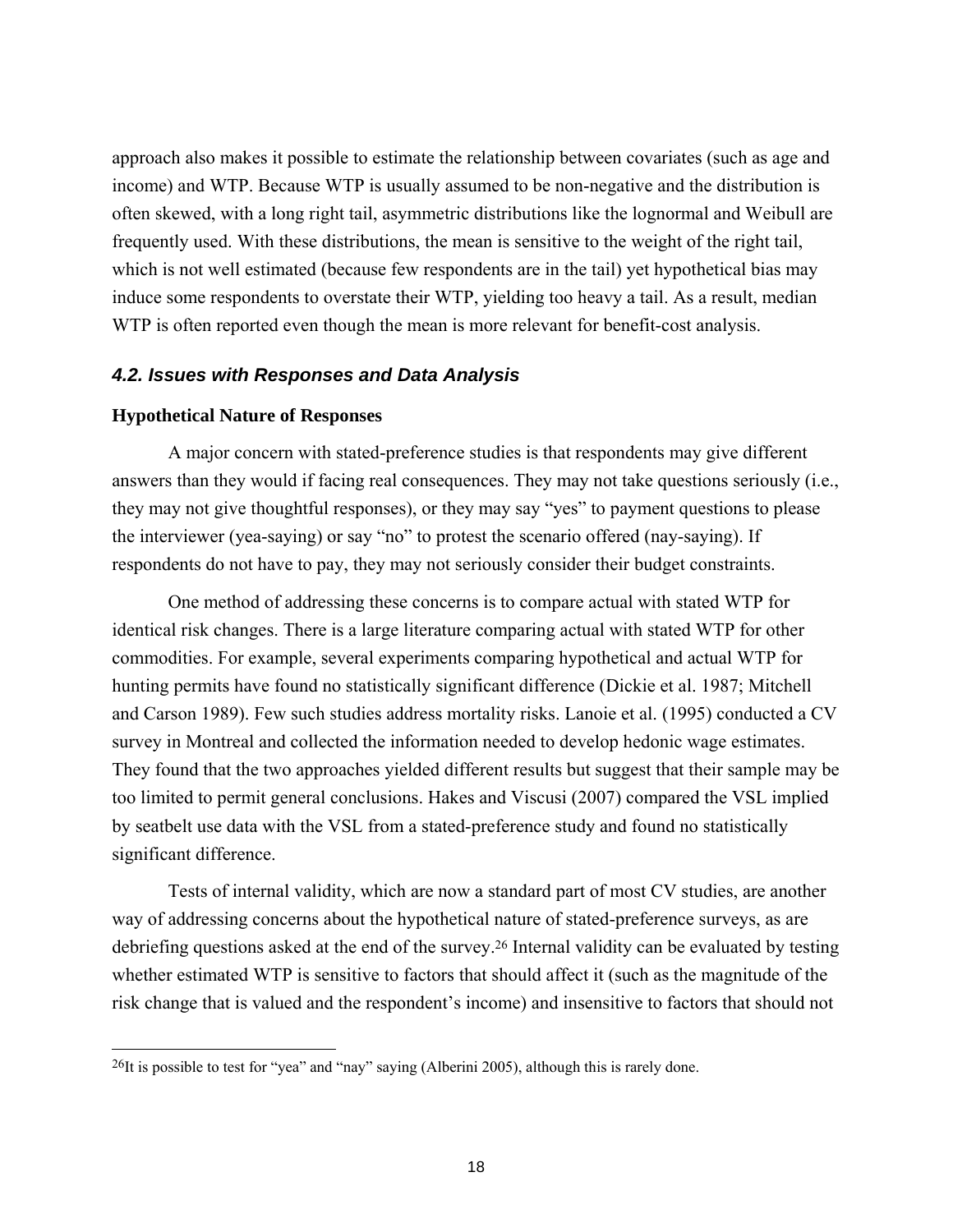affect it (such as small differences in baseline risk). WTP should increase with income. Indeed, the income elasticity of WTP should exceed the coefficient of relative risk aversion (Eeckhoudt and Hammitt 2001; Kaplow 2005). In most stated-preference studies, WTP increases with income but the income elasticity is less than one (Hammitt and Robinson 2011).

It is standard practice to debrief respondents at the end of a survey to see whether they interpreted the questions as the researcher intended. For example, respondents in a mortality risk survey may consider the morbidity that precedes death as well as mortality per se, even if no mention was made of morbidity. Or they may believe that the risks associated with an environmental contaminant are higher or lower than stated in the survey. Respondents are often asked how confident they are in their responses. This information can be used to adjust WTP either by removing some respondents from the sample or by statistically controlling for respondent reactions.

# **Failure of WTP to Increase with the Size of the Risk Reduction**

 $\overline{a}$ 

Mortality risk survey designers often include scope tests to determine whether WTP to reduce risk increases with the magnitude of the risk reduction. External scope tests compare WTP between subsamples of respondents presented with different risk changes. These are preferred to internal scope tests that compare WTP by the same respondents, as internal tests can be influenced by respondents' efforts to provide self-consistent responses. As described in Section 2, WTP should increase approximately in proportion to the size of the risk reduction, implying that VSL remains constant. External scope tests are usually interpreted as testing both whether risk changes are interpreted by respondents in an objective fashion and whether responses accord with theory.<sup>27</sup>

Although many studies find that WTP increases with the size of the risk reduction, WTP often fails to increase proportionately. Hammitt and Graham (1999) identified 25 studies that estimated WTP for numerically specified health risk reductions published between 1980 and 1998. Of the nine studies that included external scope tests, WTP was significantly associated with risk change in six but was never proportional to risk change. In a more recent review of studies that examined the effect of age on VSL, Krupnick (2007) reports that 20 of the 28 studies

 $^{27}$ Note that similar tests are not conducted in hedonicwage studies. To identify how respondents' preferences vary with the size of the risk change would requiring estimating workers' bid functions (as in Biddle and Zarkin 1988) but without imposing assumptions that restrict their shape.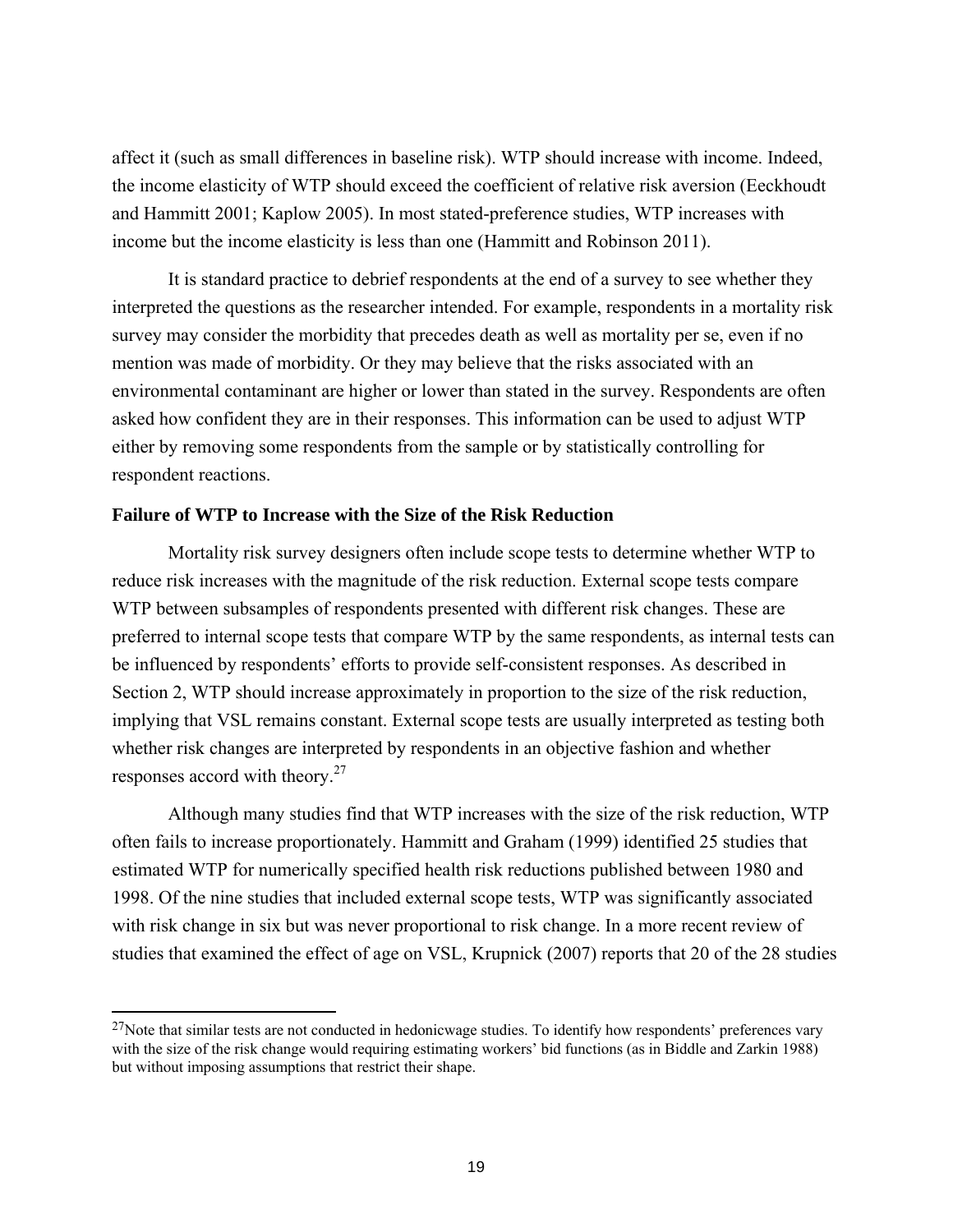that conducted scope tests show sensitivity to the size of the risk change but does not discuss the extent to which the changes were proportional. Corso et al. (2001) tested the sensitivity of WTP to risk change using several visual aids and external scope tests. They found that WTP was proportional to the risk change using one visual aid and nearly so using another. However, even in studies using these techniques, WTP often fails to increase in proportion to the size of the risk reduction. For example, Alberini et al. (2004) found that mean WTP of U.S. respondents for a reduction in risk of death of 5 in 1,000 over 10 years was about 1.6 times the WTP for a risk reduction of 1 in 1,000.

We believe that it is important for stated-preference studies to test for sensitivity to the size of the risk reduction, both within and between groups of respondents. Passing at least a weak form of the external scope test, in which WTP increases with risk reduction, should be a criterion for an acceptable study. We note that in a recent dataset of stated-preference studies compiled by U.S. EPA (2010a), only about half the estimates were subject to a scope test; of these, 90 percent of the VSL estimates passed a weak external scope test but only 15 percent passed a strong form of the test (which requires that WTP be nearly proportional to the risk reduction).

#### **Sensitivity of Results to Econometric Analysis**

Although it is always possible to report the distribution of WTP responses based on raw data, most articles report WTP estimates based on distributional assumptions. The nature of these assumptions can have profound effects on estimates of mean WTP and on estimates of the association of covariates with WTP (Alberini 2005). When WTP is assumed to have a normal or logistic distribution, predicted WTP may be negative for a significant fraction of the sample and can result in a mean WTP that is negative. This is sometimes handled by computing WTP based on the positive portion of the WTP distribution (Johannesson et al. 1997) but more often by assuming that WTP has a lognormal or Weibull distribution. Alberini (2005) illustrates the effect of alternative distributional assumptions on estimates of mean WTP. For example, mean WTP based on data from Johannesson et al. (1997) ranges from –2100 Swedish krona (SEK) using a normal distribution to 2.9 million SEK using a Weibull distribution. The sensitivity of WTP to distributional assumptions should be tested in all studies.

# *4.3. Empirical Estimates of VSL from Stated Preference Studies*

Over the past 10 years, the number of stated-preference studies estimating VSL has increased significantly. The 26 VSL estimates that the U.S. EPA has used in its analyses for many years (USEPA 2010b) include only 5 from stated-preference studies, based on reviews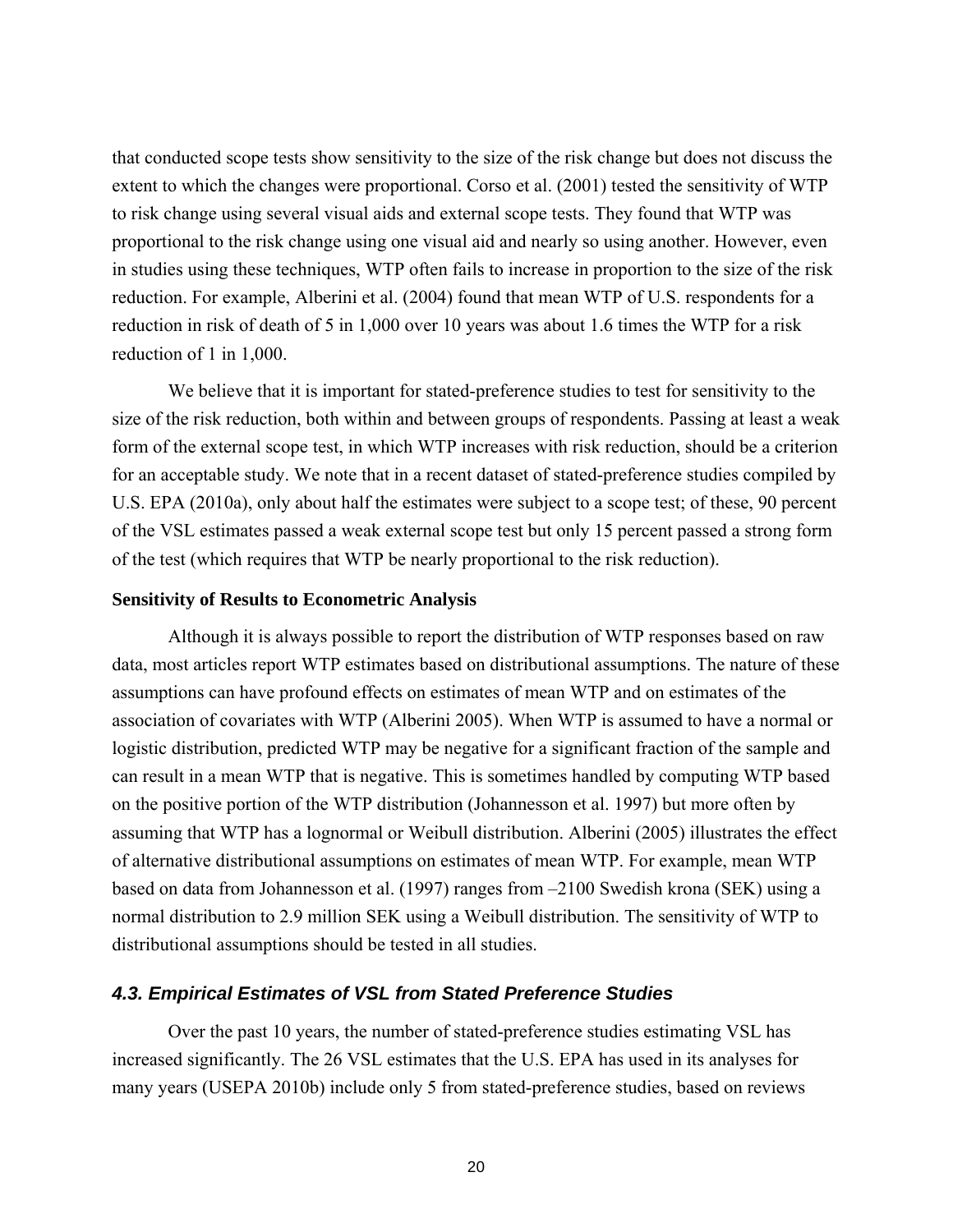published almost 20 years ago (Viscusi 1992, Viscusi 1993.). In contrast, the recent OECD review (Lindhjem et al. 2010) identified 68 stated-preference VSL studies (incorporating 75 surveys) that have been conducted since 1970. More than half of these studies were completed in 2000 or later.

# **Meta-Analysis of Stated Preference Studies**

 $\overline{a}$ 

With the increase in stated-preference research, new meta-analyses are emerging that separately consider these studies. In Table 2, we summarize the meta-analyses that include only stated-preference studies or provide results separately for stated- and revealed-preference studies. As noted earlier, Kochi et al. use a Bayesian approach, as do Dekker et al.; the Lindhjem et al. OECD study is based on meta-regression. These meta-analyses do not provide estimates solely for the United States, although most of the studies included were conducted in high-income countries. Each meta-analysis combines studies that address environmental, health, and traffic risks; although traffic risks dominate the older studies, an increasing number of studies now address other causes of death.28 The resulting VSL estimates range from about \$2 million to \$8 million (2009 USD).

<sup>&</sup>lt;sup>28</sup>We exclude the de Blaeij et al. (2003) meta-analysis from this discussion because it focuses exclusively on traffic safety.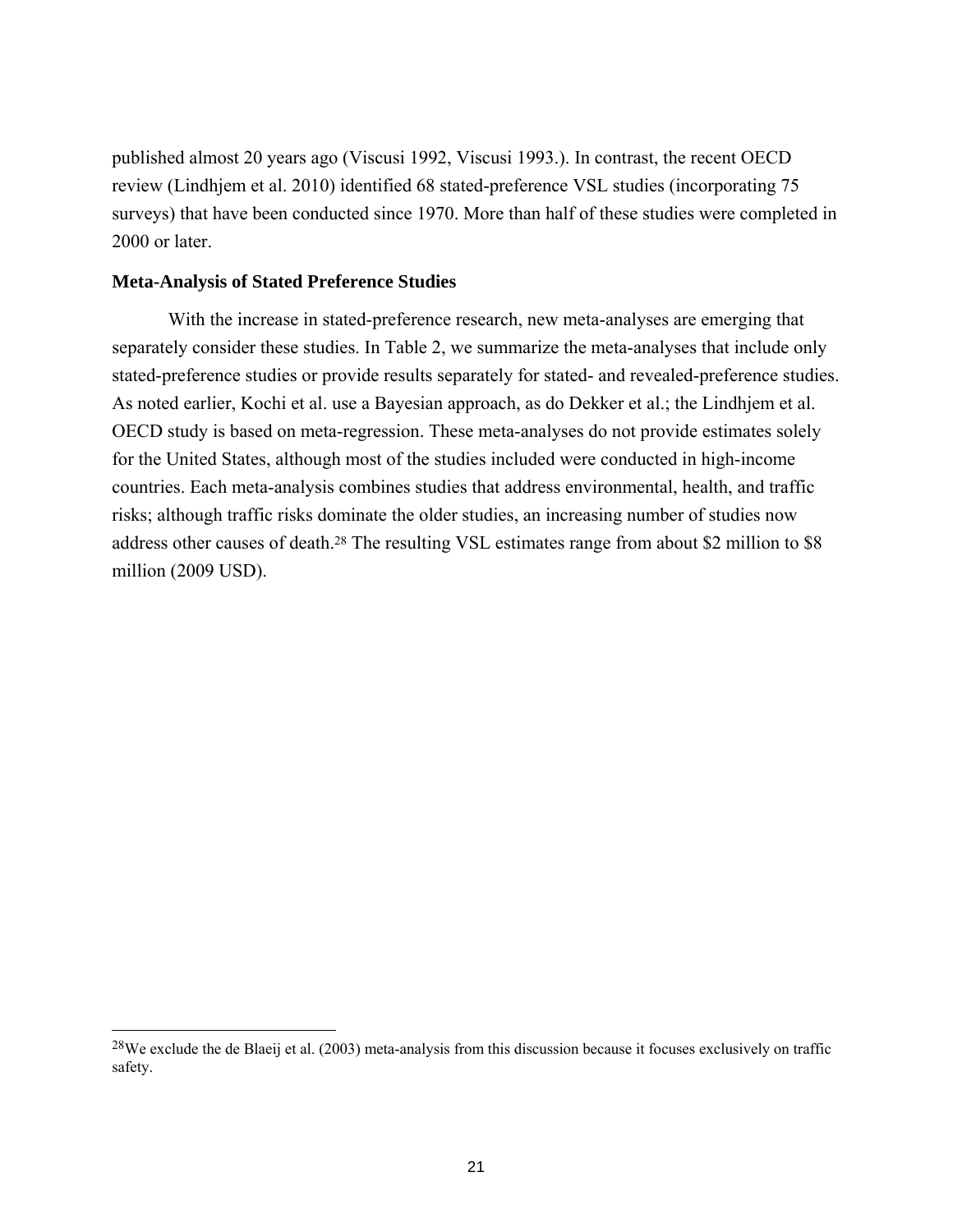|                            |                                                                                       | Highlighted VSL estimates                            |                                      |  |
|----------------------------|---------------------------------------------------------------------------------------|------------------------------------------------------|--------------------------------------|--|
| Meta-analysis              | Publication dates of<br>underlying studies<br>(number of studies) <sup><i>a</i></sup> | As reported<br>$\left(\text{dollar year}\right)^b$   | Inflated to 2009<br>USD <sup>c</sup> |  |
| Kochi et al. (2006)        | 1988-2002<br>(14)                                                                     | \$2.8 million<br>(2000)                              | \$3.5 million                        |  |
| Dekker et al. $(2011)$     | 1983-2008<br>(26)                                                                     | \$2.4 million- $$7.5$ million <sup>d</sup><br>(2004) | $$2.7$ million- $$8.5$<br>million    |  |
| Lindhjem et al. $(2010)^e$ | 1982-2007<br>$(26)^e$                                                                 | \$2.9 million<br>(2005)                              | \$3.2 million                        |  |

**Table 2. Stated Preference Meta-Analyses** 

a. Stated-preference studies only. Kochi et al. also consider revealed-preference studies.

b. Dekker et al. and Lindhjem et al. estimates are taken from the discussion of values for benefit transfer.

c. Adjusted for inflation using the Consumer Price Index, All Urban Consumers. Not adjusted for income growth over time.

d. Range reflects mean estimates for road safety (\$2.4 million), air pollution (\$4.4 million), and general health (\$7.5 million) scenarios (2004 USD).

e. Based on personal communication with Henrik Lindhjem, March 2011. Dates reflect when the data were collected rather than when the study was published; count reflects number of surveys used to develop the estimate in the next column rather than the number of studies. The highlighted estimate is the median for OECD countries.

In contrast to results valuing environmental quality, stated-preference studies of the value of mortality risk reduction tend to yield smaller estimates than hedonic wage studies. For example, in the Kochi et al. (2006) meta-analysis, the authors use Bayesian methods to compare the distributions of estimates from hedonic wage and CV studies. They estimate the mean value of the hedonic wage distribution as \$9.6 million, significantly larger than the \$2.8 million mean for the CV studies (2000 USD).

Lindhjem et al., as well as a European study by Kluve and Schaffner  $(2008)$ <sup>29</sup> find that studies focused on traffic and environmental risks tend to yield higher VSLs than studies focused

1

 $^{29}$  Kluve and Schaffner (2008) are excluded from Table 2 because they include only European studies.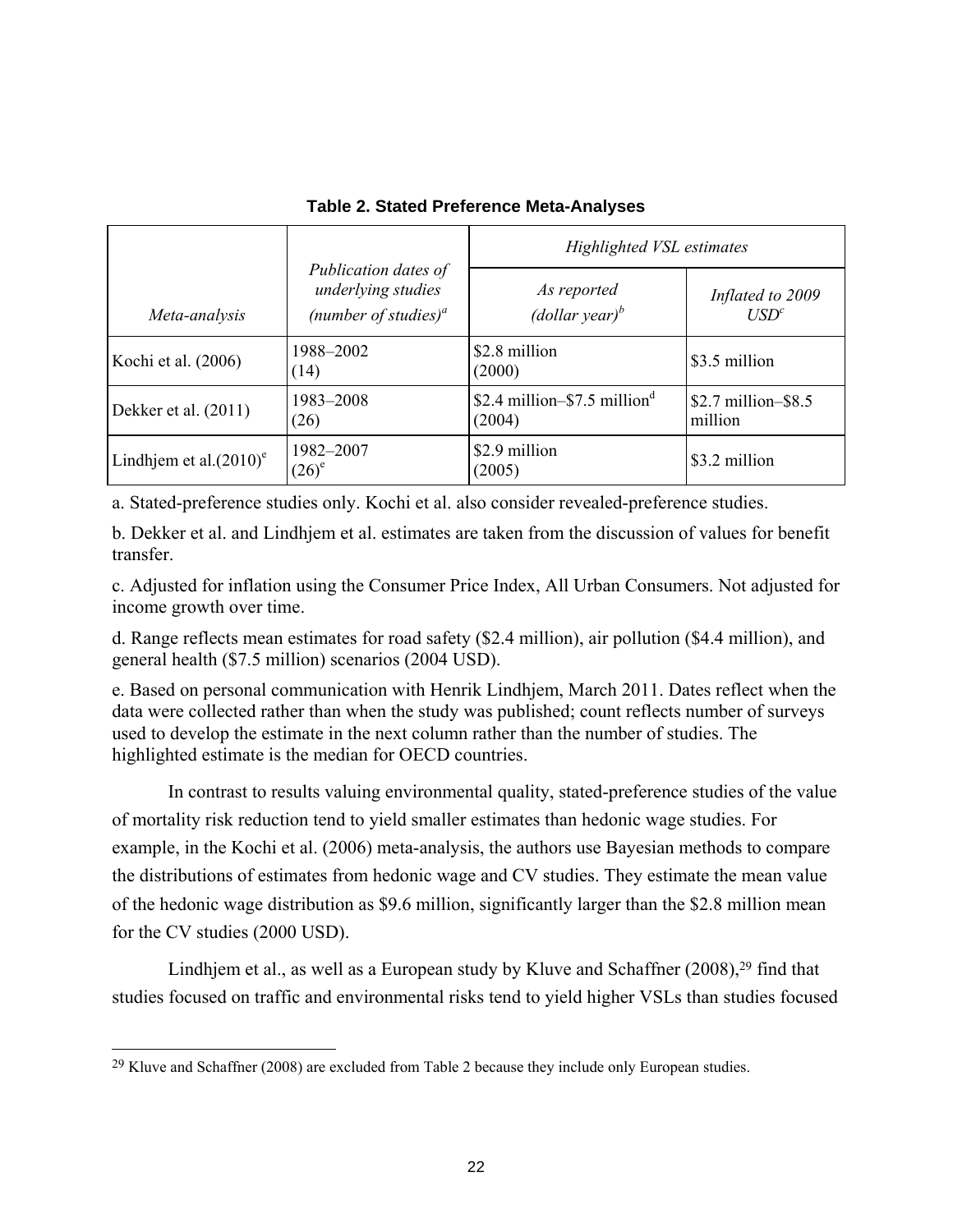on health risks. In contrast, Dekker et al. find similar results for air pollution and unspecified causes and lower values for road safety. Although these diverse findings result in part from differences in the underlying studies as well as differences in statistical approach, they also suggest substantial VSL heterogeneity.

These meta-analyses, as well as the hedonic wage meta-analyses discussed earlier, differ in the universe of studies they consider and in the criteria they apply to select studies and estimates for their analyses. Kochi et al. and the older hedonic wage meta-analyses build on criteria originally developed by Viscusi (1992); some of the newer studies apply more restrictive criteria. Lindhjem et al. include the largest number of estimates and test the effects of different exclusion criteria as well as different model specifications.

#### **The Impact of Age and Cause of Death on VSL**

Age and cause of death are two important features of mortality risk whose effect on VSL can, in principle, be studied using stated-preference methods. Such studies can measure the effect of respondent characteristics on WTP, assuming there is sufficient variation in these characteristics in the sample. To measure the effect of age independently of income or wealth, these variables must be measured in the survey and included in the final model. A good study allows age to enter the WTP function in a flexible form and demonstrates that results are robust to alternative specifications of the error term.

*Age.* Based on a review of 26 studies, Krupnick (2007) concludes that stated-preference studies provide little evidence of a substantial decline in VSL with age; however, few studies provide clear tests of the effect of age on VSL. Ideally, the effect of age would be tested by using a series of dummy variables or other flexible specification rather than by imposing a linear or quadratic form on age. Few studies report results using a flexible functional form. Moreover, to measure the effect of age per se, studies should control for variables that may affect WTP and are likely to be correlated with age, such as income and wealth. No studies of which we are aware control for respondent wealth because these data are difficult to collect.

Stated-preference studies that address risks to children suggest that reducing these risks may be valued more highly than reductions for adults (e.g., Hammitt and Haninger 2010). However, Blomquist et al. (2011), in a stated-preference study that considers drugs which control asthma symptoms but also increase fatality risks, find that the relationship of VSL to age is complex, declining from age 4 to 30, increasing from 30 to 66, and declining for older ages.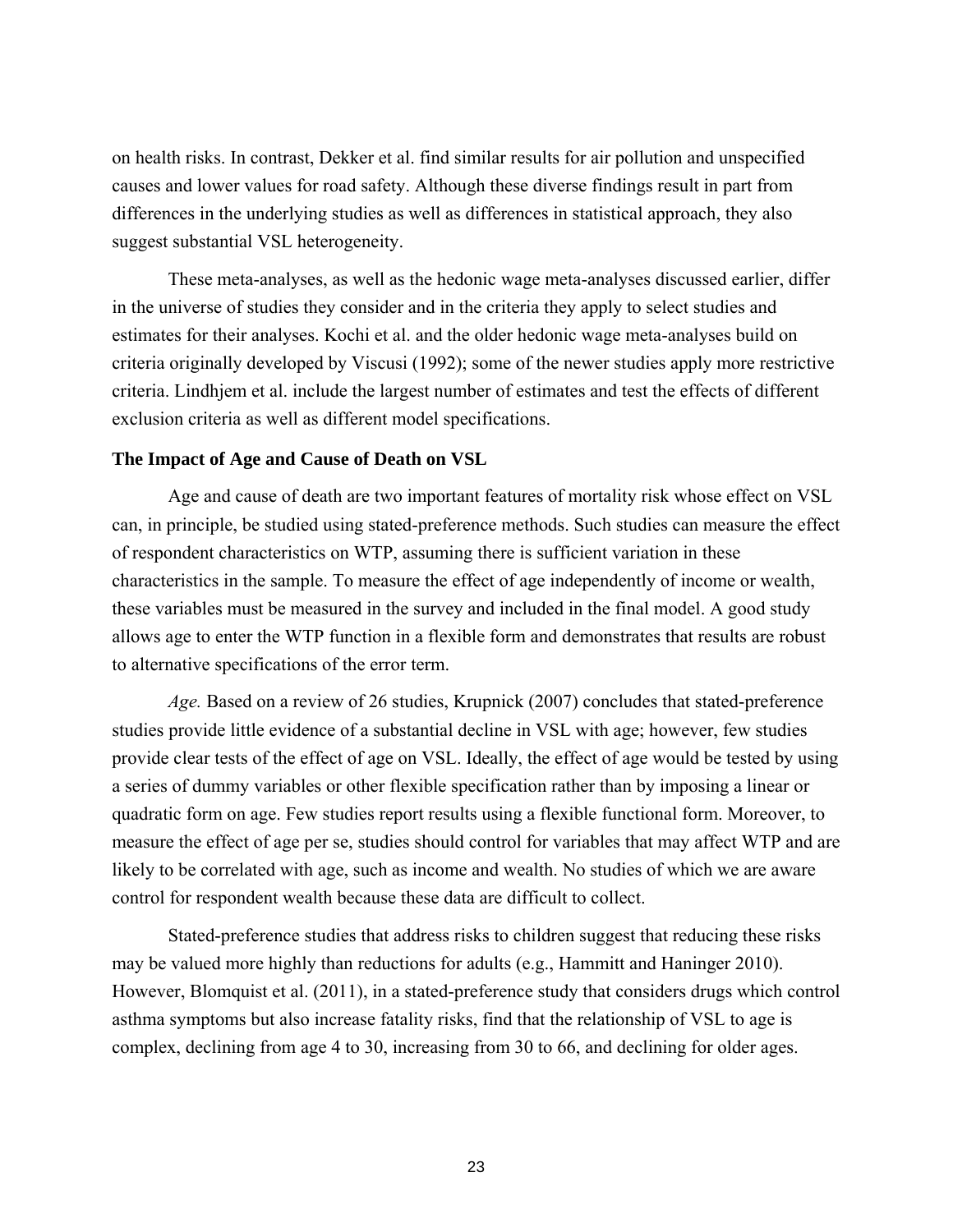*Cause of death.* An important issue in valuing environmental risks is whether a different VSL should be used when valuing risk of death from different causes (e.g., different diseases). European Union and United Kingdom guidance for impact assessment prescribe using a larger VSL for cancer because of the dreaded nature of the disease (European Commission 2000; H.M. Treasury 2003). In stated-preference studies, the effect of cancer is studied by varying the cause of death across valuation questions, holding other aspects of the risk constant. Risk-risk trade-off studies, in which the respondent chooses between options offering different changes in risk of death from various causes, also provide relevant information.30 A salient issue in valuing the effect of cancer is the timing of the risk. If a latency period precedes the development of cancer, then any discounting may be confounded with the cause of death. The survey must also make clear whether the respondent should consider the morbidity that precedes death.

The empirical evidence on the effect of cancer on VSL is mixed. In a telephone survey in Taiwan, Hammitt and Liu (2004) elicited WTP to reduce risk of a fatal cancer or noncancer disease presenting the same symptoms and prognosis. The authors found that respondents were willing to pay 30 percent more, on average, to reduce the risk of cancer than of the noncancer disease. Van Houtven et al. (2008) conducted a risk trade-off study in which respondents were asked to choose among residential locations presenting different risks of several types of latent cancer and motor vehicle fatality. They found that respondents valued the cancer risks more than the motor vehicle risk with a differential that decreased with latency of the cancer from a factor of 3 for a 5-year latency to a factor of 1.5 for a 25-year latency.

In contrast, neither Hammitt and Haninger (2010) nor Adamowicz et al. (2009) find a cancer risk premium in recent stated-preference studies. Hammitt and Haninger (2010) find similar values for mortality risks from cancers, other diseases, and auto accidents. Adamowicz et al. (2009) find that the value of reducing cancer risks is slightly smaller than that for microbial risks (although the differences are often statistically insignificant).

<sup>&</sup>lt;sup>30</sup> In a typical risk-risk study, respondents are asked whether they would prefer to live in a city with a risk of death from cancer of x and a risk of death in a traffic accident of y, or in an otherwise identical city with a risk of death from cancer of w and a risk of death in a traffic accident of v. The rate of substitution between the two risks can be estimated by varying the risk levels across respondents or by adjusting the risks until a respondent is indifferent between the two cities.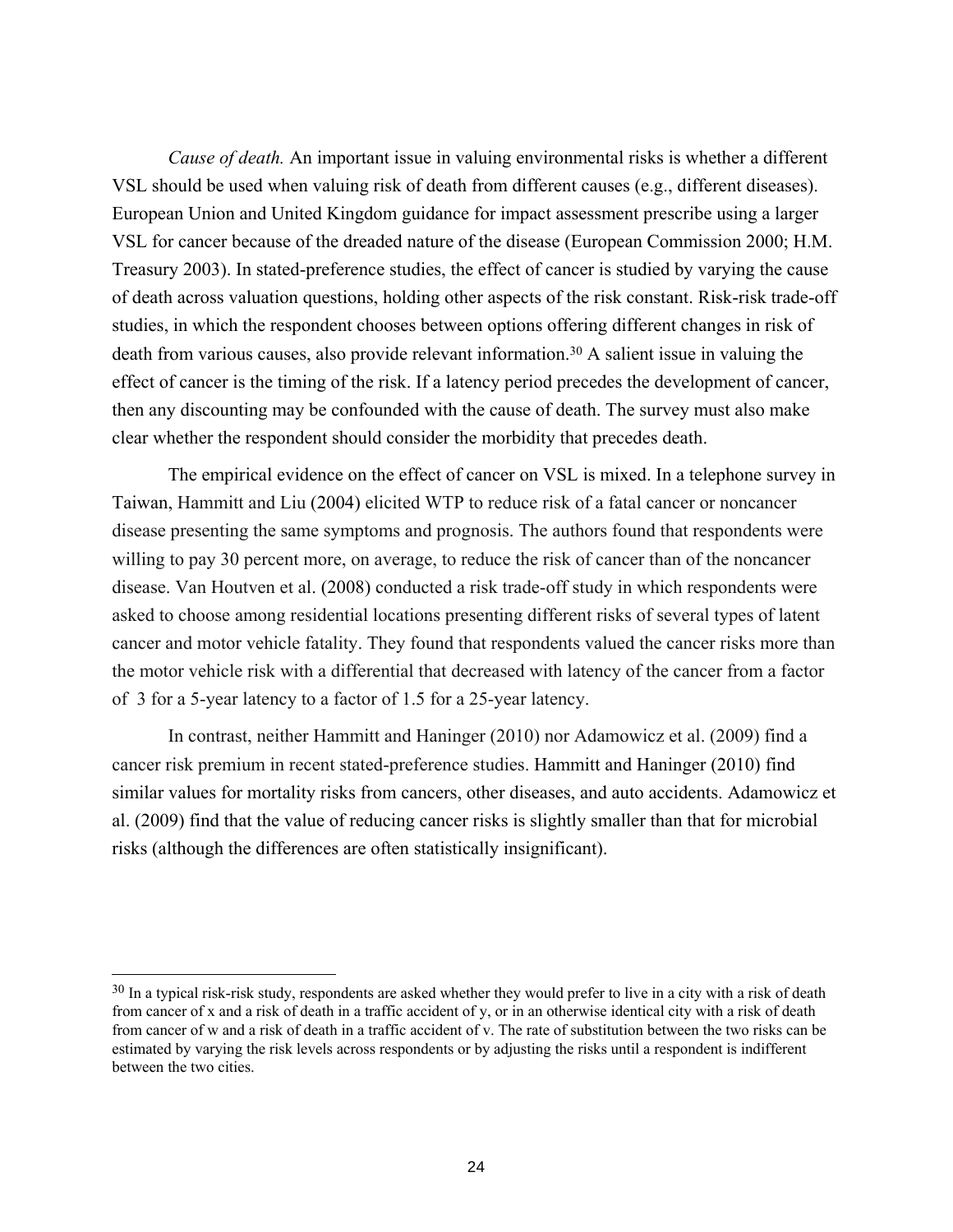# **5. Conclusions**

For many years, mortality risk reductions associated with environmental policies have been valued based on research conducted over 20 years ago, as reviewed in Viscusi (1992, 1993) and incorporated into current EPA guidance (U.S. EPA 2010b). These values are derived primarily from hedonic wage studies, which do not address the types of illnesses and subpopulations most likely to be affected by environmental exposures. In addition, the data and methods used in these studies have improved substantially in recent years, and a number of new stated-preference studies now provide estimates for different types of risks and affected populations. In past analyses (e.g., U.S. EPA 2011), analysts have tested the sensitivity of the results to different VSL estimates and/or to adjustments in the VSL to better fit the policy scenario. Our review suggests that it is time to replace the older set of studies with newer results.

Substantial improvements have been made in the conduct of hedonic wage studies. Over the past 35 years, dozens of these studies have been conducted in the United States and other high-income countries; however, many of the older studies suffer from both data and econometric problems. Chief among these are reliance on older and less accurate sources of risk data, the sensitivity of the coefficient on risk to inclusion and omission of other variables, and the endogeneity of job risk. For the United States, the first problem has been effectively addressed by creation of the Census of Fatal Occupational Injuries, which is a census rather than a sample and includes substantially improved confirmation of the data. The first hedonic wage study relying on these data was published in 2003.

Progress has also been made on the second and third issues. Newer studies often control for both occupation and industry, as well as for nonfatal job risk and worker's compensation. However, collinearity continues to be a challenge, motivating a continuing search for datasets where this is less problematic. The emergence of studies that use panel rather than crosssectional data is an important advance. Use of instrumental variables and data from natural experiments may also aid in addressing the endogeneity of occupational risk.

The newer hedonic wage literature has not yet been synthesized in a meta-analysis. The meta-analyses available generally include studies that date back to the early 1970s; they have not analyzed the more recent and methodologically superior studies. At minimum, such studies should use CFOI risk data and control for industry and occupation as well as nonfatal risks.

Although hedonic wage studies are limited in the types of risk and populations included, they provide insight into the magnitude of VSL and its variation with age. Some recent studies suggest an inverted-U relationship between VSL and age for working-age adults, while others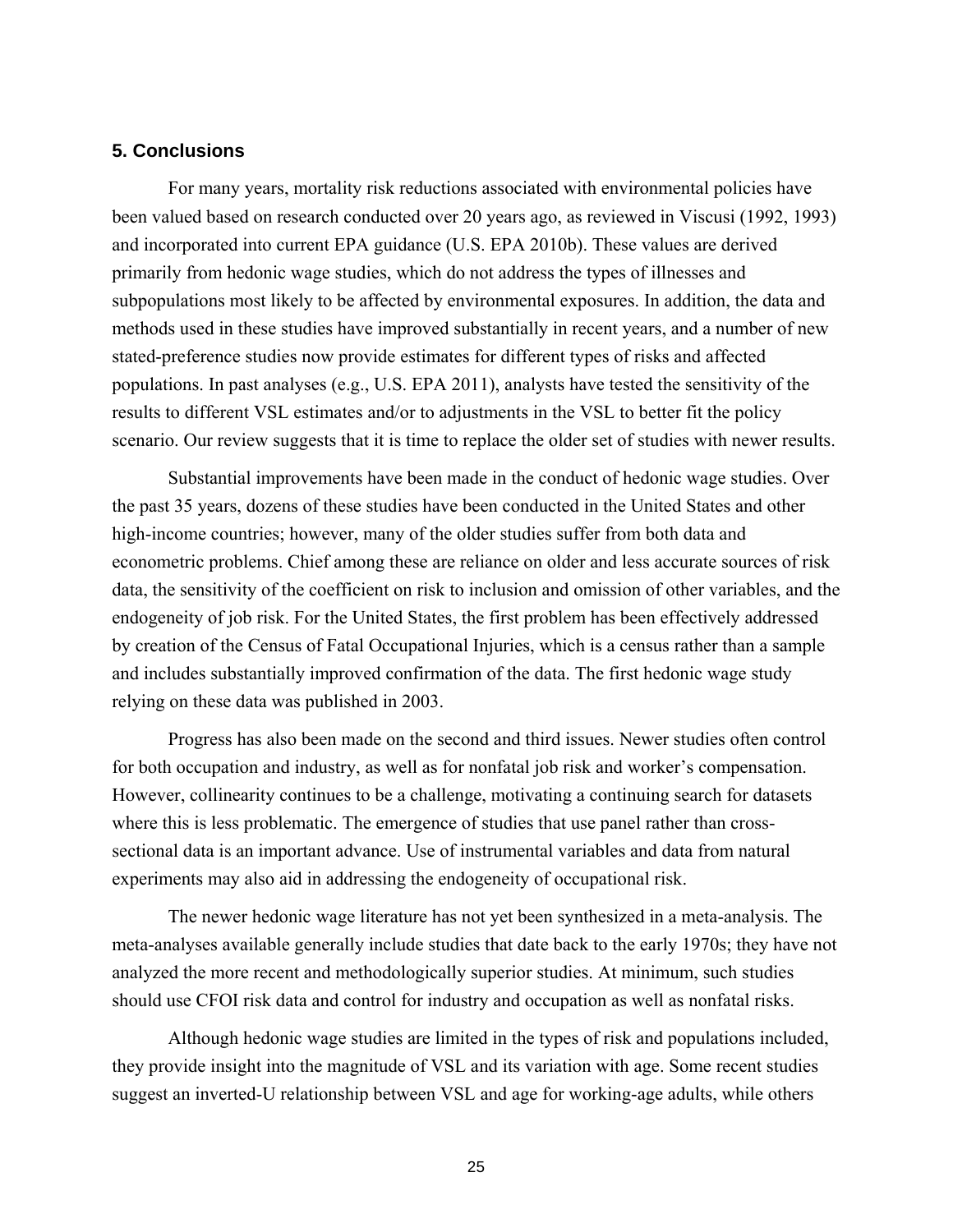suggest that this relationship may be more complex. In addition, some newer studies attempt to distinguish different types of job-related risks, suggesting heterogeneous values. However, irresolvable differences remain between the populations and risks addressed by hedonic wage studies and those affected by environmental programs. The importance of these differences, as well as possible adjustments, cannot be determined without turning to the stated-preference literature.

The stated-preference literature now includes many studies that address deaths associated with environmental hazards (cancers, heart disease, and respiratory disease), supplementing earlier studies that often focused on traffic safety. An increasing number of studies addresses populations older and younger (and potentially in poorer health) than the working-age individuals included in hedonic wage studies. While respondents' difficulty in comprehending small risks continues to pose challenges, researchers have developed a better understanding of how to present risk concepts and elicit WTP. In addition, increased emphasis on validity tests is improving interpretation of the results.

The growing number of stated-preference studies has allowed the increased use of metaanalysis. However, meta-analyses of stated-preference studies to date vary in the extent to which they exclude methodologically-deficient studies and lead to conflicting findings on how the value of environmental risk reductions compare to the value of risk reductions from other causes. The set of studies that satisfy reasonable criteria for relevance and quality remains small. At minimum, stated-preference studies should demonstrate that WTP is sensitive to the size of the risk change as an indicator that respondents understand what they are being asked to value.

While focusing on newer studies that meet these types of basic criteria for quality will improve the values used in environmental policy analysis, a number of issues continue to need further exploration. Overall, VSL estimates from stated-preference studies appear consistently smaller than those estimated from hedonic wage studies. To some extent, these differences may result from the populations and types of risks each addresses. However, these differences may also reflect the strengths and weaknesses of each methodology and require more exploration.

Despite many recent studies of the effects of age on VSL, significant uncertainty remains, particularly for the very old and the very young. Given that older populations are often disproportionately affected by mortality risks from environmental causes and that children are often of significant concern for policymaking, greater focus on the values appropriate for these age groups is needed.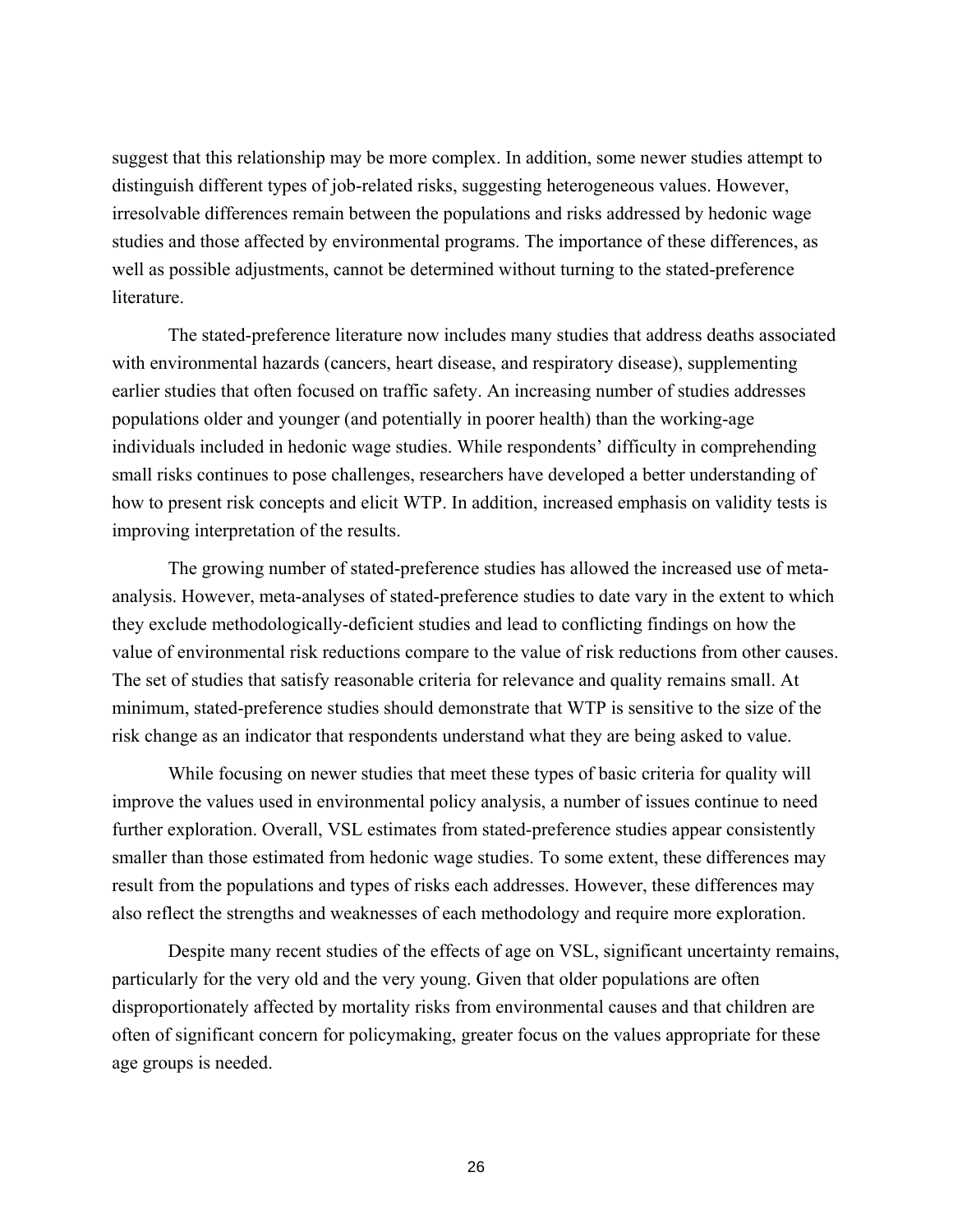An increasing number of stated-preference studies focus on fatal illness such as cancers, heart disease, and respiratory conditions. Yet the variation of VSL by cause of death remains unclear. More attention should be directed to how these illnesses are defined and compared, as well as to addressing other challenges faced in stated preference research.

Finally, structural models that combine information about risk, income, leisure, savings, and other behaviors can provide a unified framework for characterizing preferences and may yield more consistent estimates of how VSL varies among individuals. However, more work is needed to refine these models and to determine the most useful data sources (Smith et al., 2002, 2006, USEPA 2010a).

Research on VSL has come a long way in recent years. Revealed-preference research has exploited new data sets and new statistical methods, and stated-preference research has expanded its coverage to different populations and types of risks. However, these types of research remain challenging. Given the importance of the value of mortality risk reductions to understanding the benefits of environmental policies, further research is warranted.

### **References**

- Adamowicz, W., D. Dupont, A. Krupnick, and J. Zhang. 2009. "Valuation of Cancer and Microbial Disease Risk Reductions in Municipal Drinking Water: An Analysis of Risk Context Using Multiple Valuation Methods." Unpublished manuscript.
- Alberini, A. 1995. "Optimal Designs for Discrete Choice Contingent Valuation Surveys: Single-Bound, Double-Bound and Bivariate Models." *Journal of Environmental Economics and Management*28: 187–306.
	- ———. 2005. "What Is a Life Worth? Robustness of VSL Values from Contingent Valuation Surveys." *Risk Analysis* 25(4).
- Alberini, A., M. Cropper, A. Krupnick, and N. Simon. 2004. "Does the Value of a Statistical Life Vary with Age and Health Status? Evidence from the US and Canada." *Journal of Environmental Economics and Management* 48:769–92.
- Alberini, A.,S.Tonin, M.Turvani, and A.Chiabai. 2007. "Paying for Permanence: Public Preferences for Contaminated Site Cleanup." *The Journal of Risk and Uncertainty* 34: 155–78.
- Aldy, J.E., and W.K. Viscusi. 2007. "Age Differences in the Value of Statistical Life: Revealed Preference Evidence." *Review of Environmental Economics and Policy* 1(2): 241–60.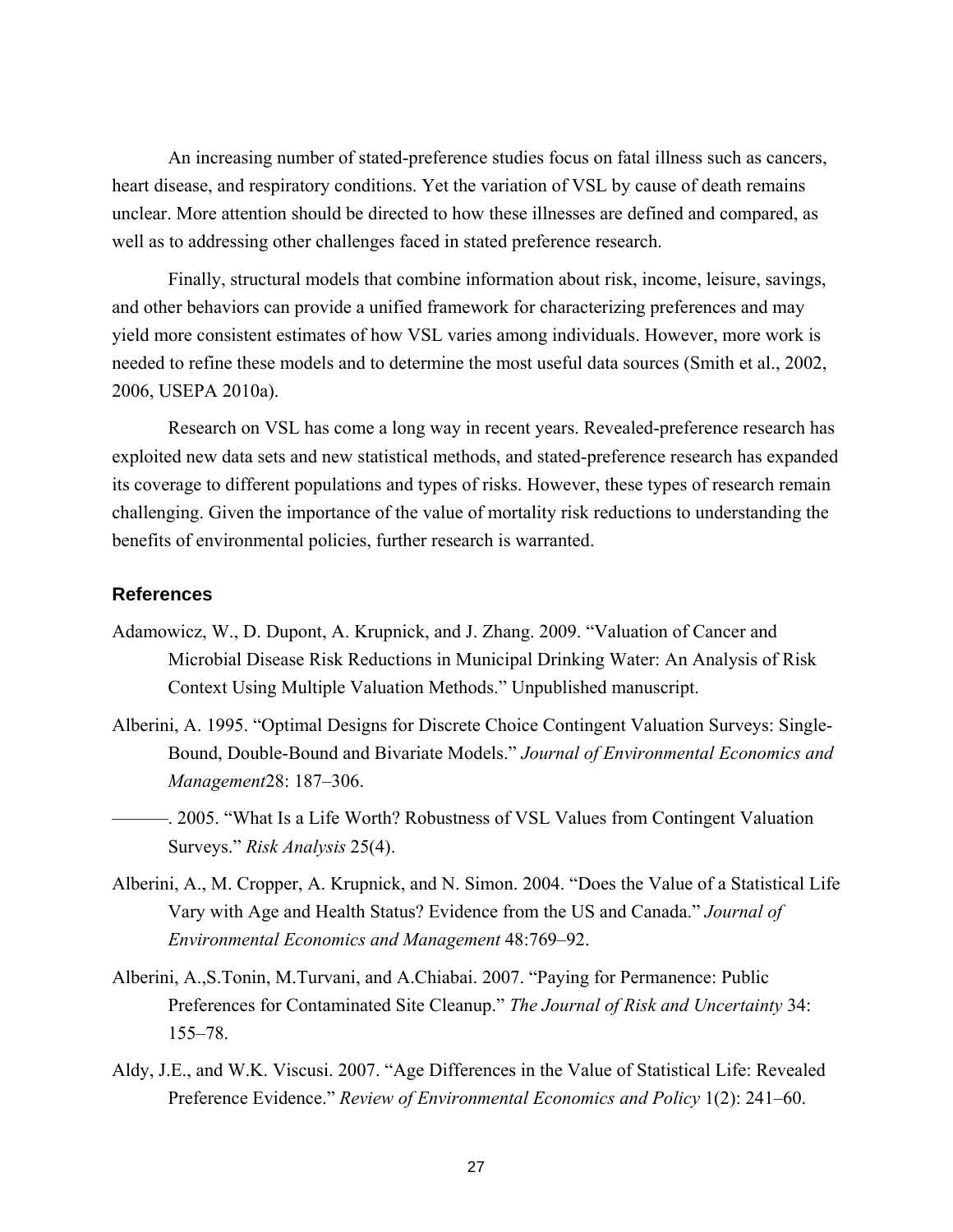- ———. 2008. "Adjusting the Value of a Statistical Life for Age and Cohort Effects." *Review of Economics and Statistics* 90(3): 573–81.
- Arabsheibani, G.R., and A. Marin. 2000. "Stability of Estimates of the Compensation for Danger." *Journal of Risk and Uncertainty* 20(3): 247–69.
- ———. 2001. "Union Membership and the Union Wage Gap in the UK." *Labour: Review of Labour Economics & Industrial Relations* 15(2): 221–36.
- Bellavance, F., G. Dionne, and M. Lebeau. 2009. "The Value of a Statistical Life: A Meta-Analysis with a Mixed Effects Regression Model." *Journal of Health Economics* 28: 444–64.
- Biddle, J.E., and G.A. Zarkin. 1988. "Worker Preference and Market Compensation for Job Risk." *The Review of Economics and Statistics* 70(4): 660–67.
- Black, D.A., and T.J. Kniesner. 2003. "On the Measurement of Job Risk in Hedonic Wage Models." *Journal of Risk and Uncertainty* 27(3): 205–20.
- Black, D.A., J. Galdo, and L. Liu 2003. "How Robust are Hedonic Wage Estimates of the Price of Risk?" Prepared for the U.S. Environmental Protection Agency.
- Blomquist, G. 2004. "Self-Protection and Averting Behavior, Values of Statistical Lives, and Benefit Cost Analysis of Environmental Policy." *Review of the Economics of the Household* 2: 89–110.
- Blomquist, G.C., M. Dickie, and R. M. O'Conor. 2011. "Willingness to Pay for Improving Fatality Risks and Asthma Symptoms: Values for Children and Adults of All Ages." *Resource and Energy Economics.*
- Bowland, B.J., and J.C. Beghin. 2001. "Robust Estimates of Value of a Statistical Life for Developing Economies." *Journal of Policy Modeling* 23(4): 385–96.
- Brown, C. 1980. "Equalizing Differences in the Labor Market." *Quarterly Journal of Economics* 94(1): 113–34.
- Cameron, T.A., and M. D. James. 1987. "Efficient Estimation Methods for Closed-Ended Contingent Valuation Surveys." *Review of Economics and Statistics* 69(2): 269–76.
- Cameron, T.A. and J.R. DeShazo. 2008. "Demand for Health Risk Reductions." Unpublished manuscript.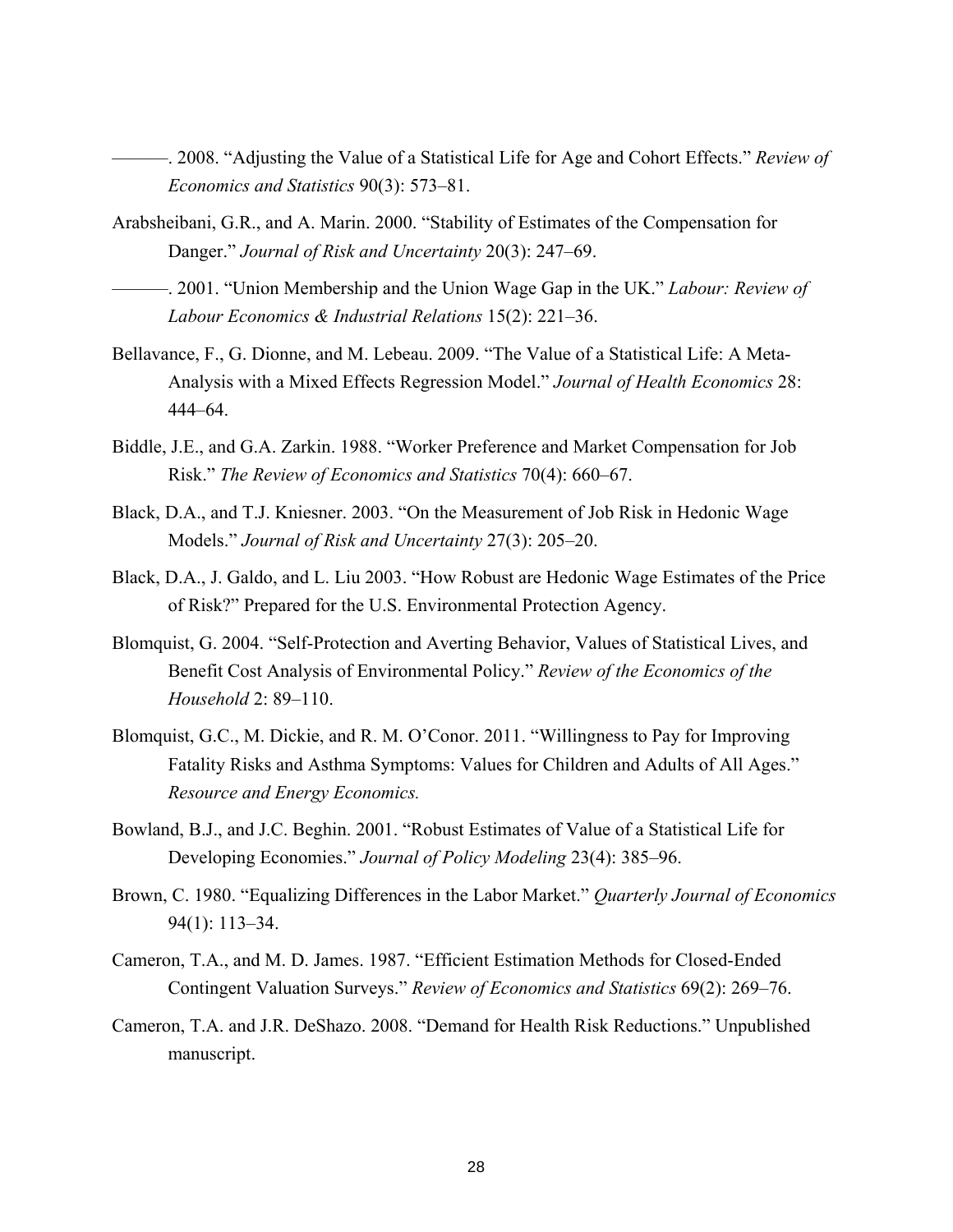- Cameron. T.A. 2010. "Euthanizing the Value of a Statistical Life." *Review of Environmental Economics and Policy*, 4(2): 161–78.
- Cameron. T.A., J.R. DeShazo, and P. Stiffler. 2010. "Demand for Health Risk Reductions: A Cross-national Comparison Between the U.S. and Canada." *Journal of Risk and Uncertainty*, 41:245–273.
- Corso, P.S., J.K. Hammitt, and J.D. Graham. 2001. "Valuing Mortality-Risk Reduction: Using Visual Aids to Improve the Validity of Contingent Valuation." *Journal of Risk and Uncertainty* 23(2): 165–84.
- De Blaeij, A., J.G. Raymond, M. Florax, P.Rietveld, and E.Verhoef. 2003. "The Value of Statistical Life in Road Safety: A Meta-Analysis." *Accident Analysis &Prevention* 35(6): 973–86.
- Dekker, T., R. Brouwer, M. Hofkes, and K. Moeltner. 2011. "The Effect of Risk Context on the Value of a Statistical Life: A Bayesian Meta-Model." *Environmental and Resource Economics.* forthcoming.
- Deliere, T., S. Khan and C. Timmins. 2009. "Roy Model Sorting and Non-Random Selection in the Valuation of a Statistical Life." Unpublished manuscript.
- Dickie, M., A. Fisher and S. Gerking. 1987. "Market Transactions and Hypothetical Demand Data: A Comparative Study." *Journal of the American Statistical Association* 82(397): 69–75.
- Dillingham, A. 1985. "The Influence of Risk Variable Definition on Value of Life Estimates." *Economic Inquiry* 23(2): 277–94.
- Dorman, P., and P. Hagstrom. 1998. "Wage Compensation for Dangerous Work Revisited."*Industrial and Labor Relations Review* 52(1):116–135.
- Eeckhoudt, L.R., and J.K. Hammitt. 2001. "Background Risks and the Value of Statistical Life." *Journal of Risk and Uncertainty* 23(3): 261–79.
- European Commission. 2000. *Recommended Interim Values for the Value of Preventing a Fatality in DG Environment Cost Benefit Analysis*.
- Evans, M.F. and V.K. Smith. 2006. "Do We Really Understand the Age-VSL Relationship?" *Resource and Energy Economics*. 28, 242-261.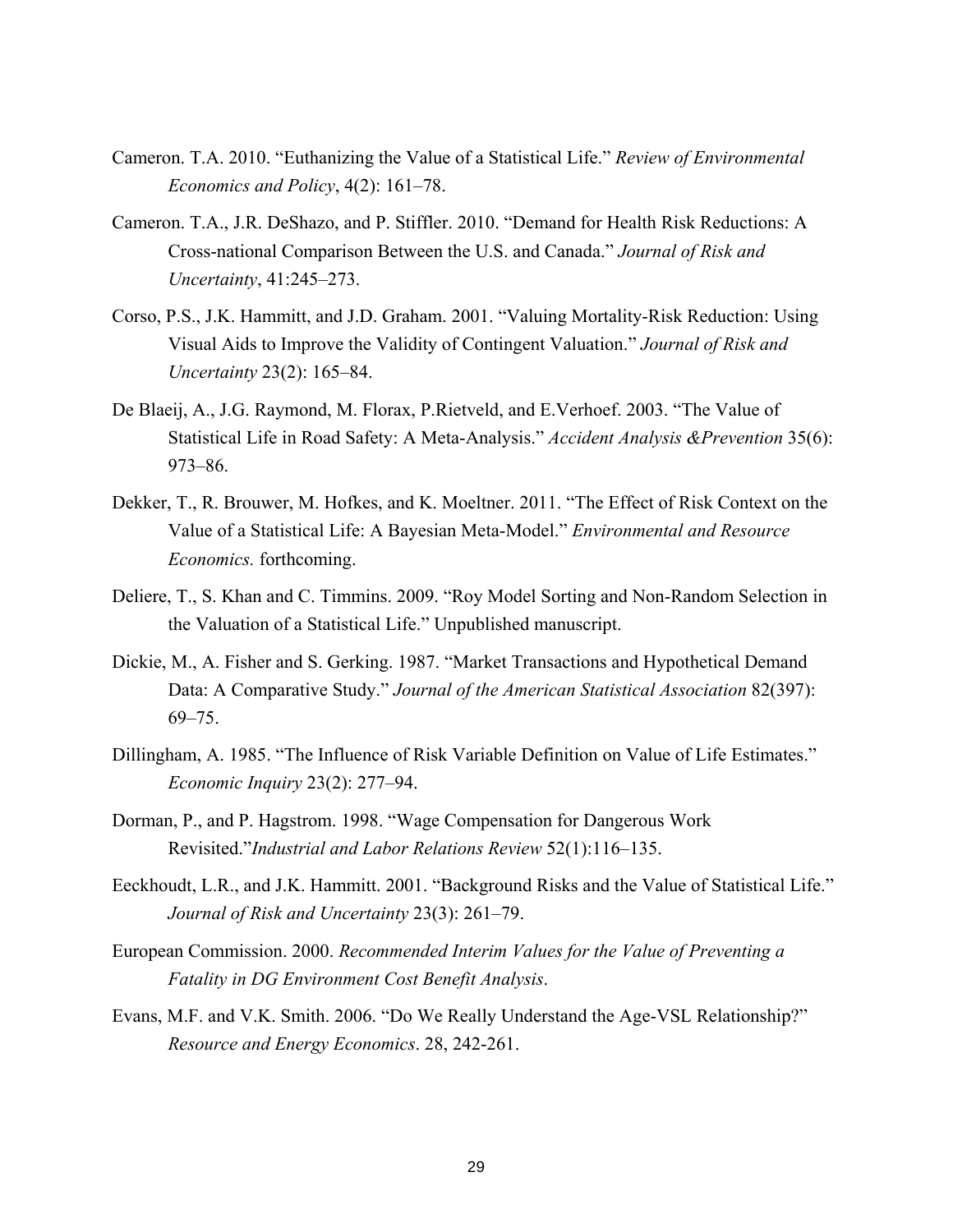- Evans, M.F., and V.K. Smith. 2008. "Complementarity and the Measurement of Individual Risk Tradeoffs: Accounting for Quantity and Quality of Life Effects." *Environmental and Resource Economics.* 41(3), 381-400.
- Gegax, D., S. Gerking, and W. Schulze. 1991. "Perceived Risk and the Marginal Value of Safety." *Review of Economics and Statistics* 73, 4: 589–96.
- Gerking, S., M. DeHaan, M., and W. Schulze. 1988. "The Marginal Value of Job Safety: A Contingent Valuation Study." *Journal of Risk and Uncertainty* 1: 185–200.
- Hakes, J.J., and W.K. Viscusi. 2007. "Automobile Seatbelt Usage and the Value of Statistical Life." *Southern Economic Journal* 73(3): 659–76.
- Hammitt, J.K. 2000. "Valuing Mortality Risk: Theory and Practice." *Environmental Science and Technology* 34: 1396–400.
- Hammitt, J.K., and J.D. Graham. 1999. "Willingness to Pay for Health Protection: Inadequate Sensitivity to Probability?" *Journal of Risk and Uncertainty* 18(1): 33–62.
- Hammitt, J.K., and K. Haninger. 2010. "Valuing Fatal Risks to Children and Adults: Effects of Disease, Latency, and Risk Aversion." *Journal of Risk and Uncertainty* 40: 57–83.
- Hammitt, J.K. and J-T. Liu. 2004. "Effects of Disease Type and Latency on the Value of Mortality Risk." *Journal of Risk and Uncertainty*. 28(1), 73–95.
- Hammitt, J.K., and L.A. Robinson. 2011. "The Income Elasticity of the Value per Statistical Life: Transferring Estimates between High and Low Income Populations." *Journal of Benefit-Cost Analysis* 2(1): Art. 1.
- Hammitt, J.K., and N. Treich. 2007. "Statistical vs. Identified Lives in Benefit-Cost Analysis." *Journal of Risk and Uncertainty* 35: 45–66.
- Hintermann, B., A. Alberini, and A. Markandya. 2010. "Estimating the Value of Safety with Labour Market Data: Are the Results Trustworthy?" *Applied Economics* 42(7–9): 1085– 100.
- H.M. Treasury. 2003. *The Green Book: Appraisal and Evaluation in Central Government.*
- Hwang, H.-S., W.R. Reed, and C. Hubbard. 1992. "Compensating Wage Differentials and Unobserved Productivity." *The Journal of Political Economy* 100(4): 835–58.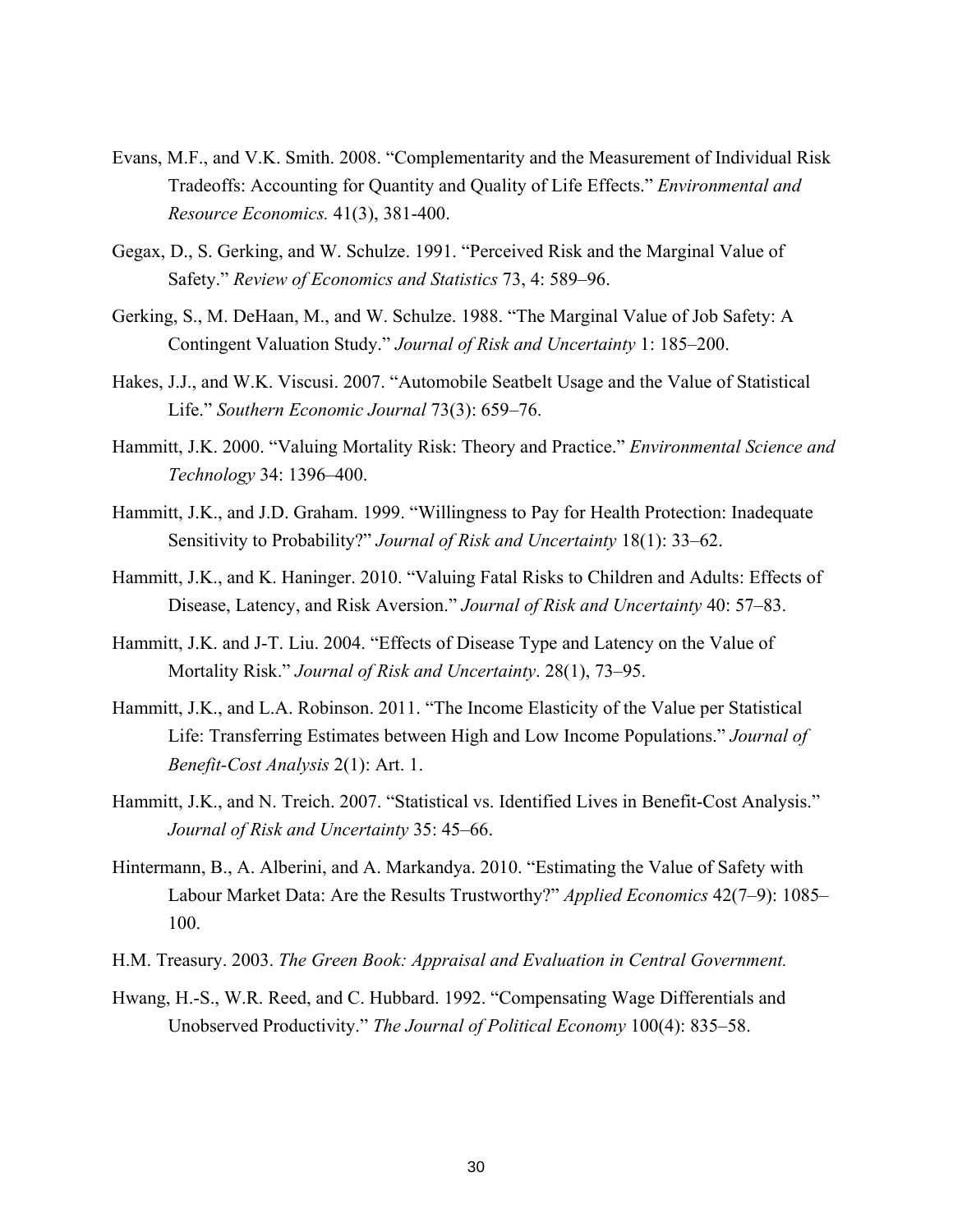- Johannesson, M., P-O. Johansson, and K-G. Lofgren. 1997. "On the Value of Changes in Life Expectancy: Blips Versus Parametric Changes." *Journal of Risk and Uncertainty*. 15, 221-239.
- Kaplow, L. 2005. "The Value of a Statistical Life and the Coefficient of Relative Risk Aversion." *Journal of Risk and Uncertainty*. 31(1): 23–34.
- Kluve, J., and S. Schaffner. 2008. "The Value of Life in Europe—A Meta-Analysis." *Sozialer Fortschritt* 10–11: 279–87.
- Kniesner, T.J., W.K. Viscusi, C. Woock, and J.P. Ziliak. 2011. "The Value of Statistical Life: Evidence from Panel Data." Working Paper 11-02. Vanderbilt University Law School, Law and Economics (forthcoming in the *Review of Economics and Statistics*).
- Kniesner, T.J., W.K. Viscusi, and J.P. Ziliak. 2010. "Policy Relevant Heterogeneity in the Value of Statistical Life: New Evidence from Panel Data Quantile Regressions."*Journal of Risk and Uncertainty* 40(1): 15–31.
- Kochi, I., B. Hubbell, and R. Kramer. 2006. "An Empirical Bayes Approach to Combining and Comparing Estimates of the Value of a Statistical Life for Environmental Policy Analysis." *Environmental and Resource Economics* 34: 385–406.
- Krueger, A.B., and L.H. Summers. 1988. "Efficiency Wages and the Inter-Industry Wage Structure." *Econometrica* 56(2): 259–93.
- Krupnick, A. 2007. "Mortality-risk Valuation and Age: Stated Preference Evidence." *Review of Environmental Economics and Policy* 1(2): 261–82.
- Krupnick, A., M. Cropper, A. Alberini, N. Simon, B. O'Brien, and R. Goeree. 2002. "Age, Health and the Willingness to Pay for Mortality Risk Reductions: A Contingent Valuation Survey of Ontario Residents." *Journal of Risk and Uncertainty* 24(2): 161–75.
- Lanoie, P., C. Pedro, and R. Latour. 1995. "The Value of a Statistical Life: A Comparison of Two Approaches." *Journal of Risk and Uncertainty*10: 235–57.
- Leigh, J. 1995. "Compensating Wages, Value of a Statistical Life, and Inter-Industry Differentials." *Journal of Environmental Economics and Management* 28(1): 83–97.
- Lindhjem, H., S. Navrud, and N.A. Braathen. 2010. Valuing Lives Saved from Environmental, Transport, and Health Policies: A Meta-Analysis of Stated Preference Studies. Prepared for the Organization for Economic Co-operation and Development. ENV/EPOC/WPNEP(2008)10/FINAL.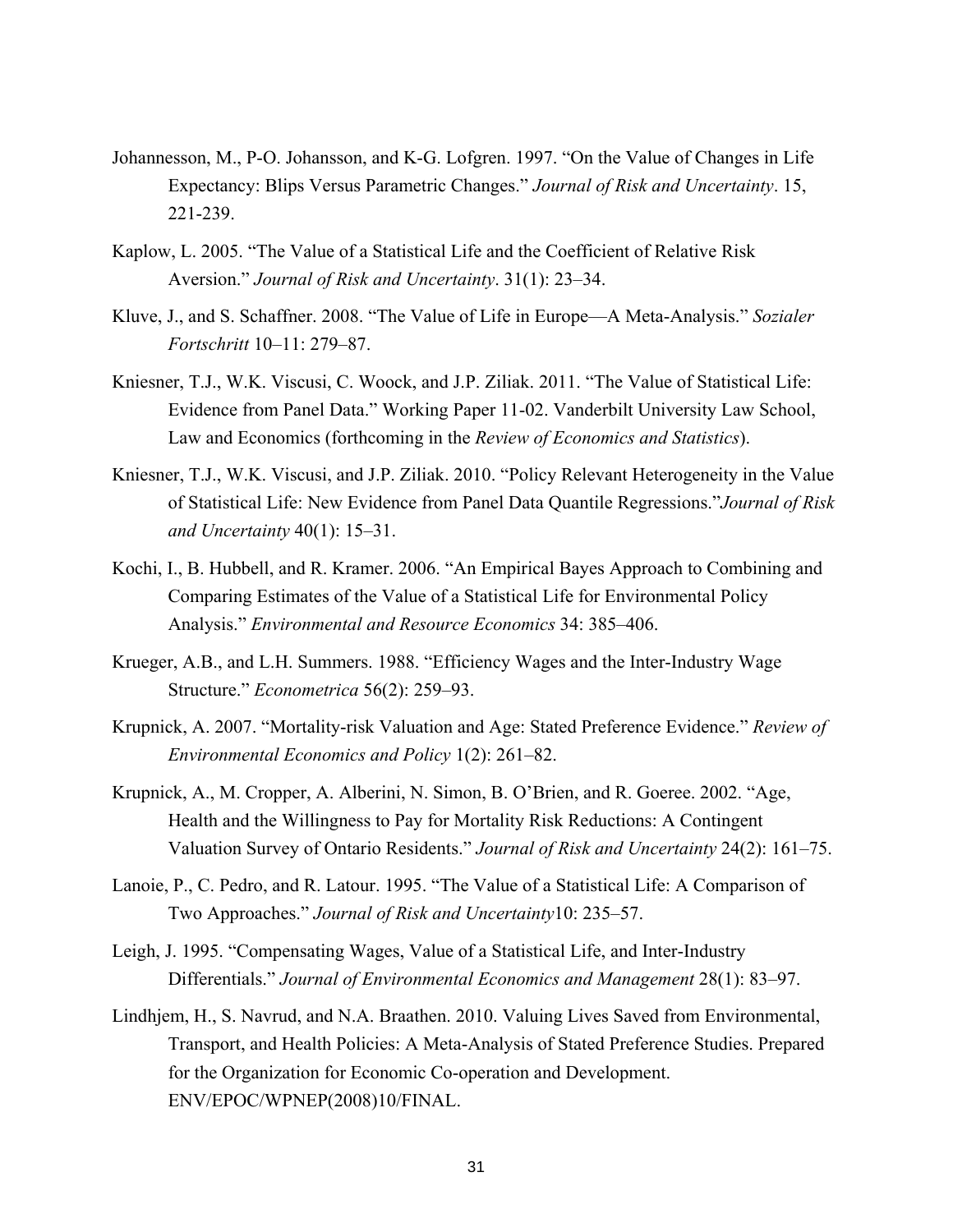- Liu, J-T., and J.K. Hammitt. 1999. "Perceived Risk and the Value of Workplace Safety in a Developing Country." *Journal of Risk Research* 2(3): 263–75.
- Liu, J-T., J.K. Hammitt, and J.-L.Liu. 1997. "Estimated Hedonic Wage Function and Value of Life in a Developing Country." *Economic Letters* 57(3): 353–58.
- Lott, John R., Jr., and R.L. Manning. 2000. "Have Changing Liability Rules Compensated Workers Twice for Occupational Hazards?"*The Journal of Legal Studies* 29(1): 99–130.
- Miller, T.R. 2000. "Variations between Countries in Values of Statistical Life." *Journal of Transport Economics and Safety* 34(2): 169–88.
- Mitchell, R.C., and R.T. Carson. 1989. *Using Surveys to Value Public Goods: The Contingent Valuation Method*. Washington, DC: Resources for the Future.
- Mrozek, J.R., and L.O. Taylor. 2002. "What Determines the Value of Life? A Meta-Analysis." *Journal of Policy Analysis and Management* 21(2): 253–70.
- National Oceanic and Atmospheric Administration. 1993. "Natural Resource Damage Assessments under the Oil Pollution Act of 1990." *Federal Register* 58(10): 4601–14.
- Robinson, L.A. 2007. "How U.S. Government Agencies Value Mortality Risk Reductions." *Review of Environmental Economics and Policy.* 1(2), 283-299.
- Robinson, L.A., and J.K. Hammitt. 2011. "Valuing Health and Longevity in Regulatory Analysis: Current Issues and Challenges." In D. Levi-Faur (ed.), *Handbook on the Politics of Regulation*. Cheltenham, UK, and Northampton, MA: Edward Elgar.
- Scotton, C.R., and L.O. Taylor. 2011. "Valuing Risk Reductions: Incorporating Risk Heterogeneity into a Revealed Preference Framework." *Resource and Energy Economics*. In press.
- Shogren, J.F., and T. Stamland. 2002. "Skill and the Value of Life." *Journal of Political Economy* 110(5): 1168–73.
- Smith, V.K., G.L.VanHoutven, and S.K. Pattanayak, 2002. "Benefit Transfer via Preference Calibration: Prudential Algebra for Policy." *Land Economics* 78(1): 132-152.
- Smith, V.K., M.F. Evans, H. Kim, and D.H. Taylor Jr. 2004. "Do the Near-Elderly Value Mortality Risks Differently?" *Review of Economics and Statistics* 86(1): 423-429.
- Smith, V.K., S.K. Pattanayak, and G.L.VanHoutven, 2006. "Structural Benefit Transfer: An Example Using VSL Estimates." *Ecological Economics* 60: 361-371.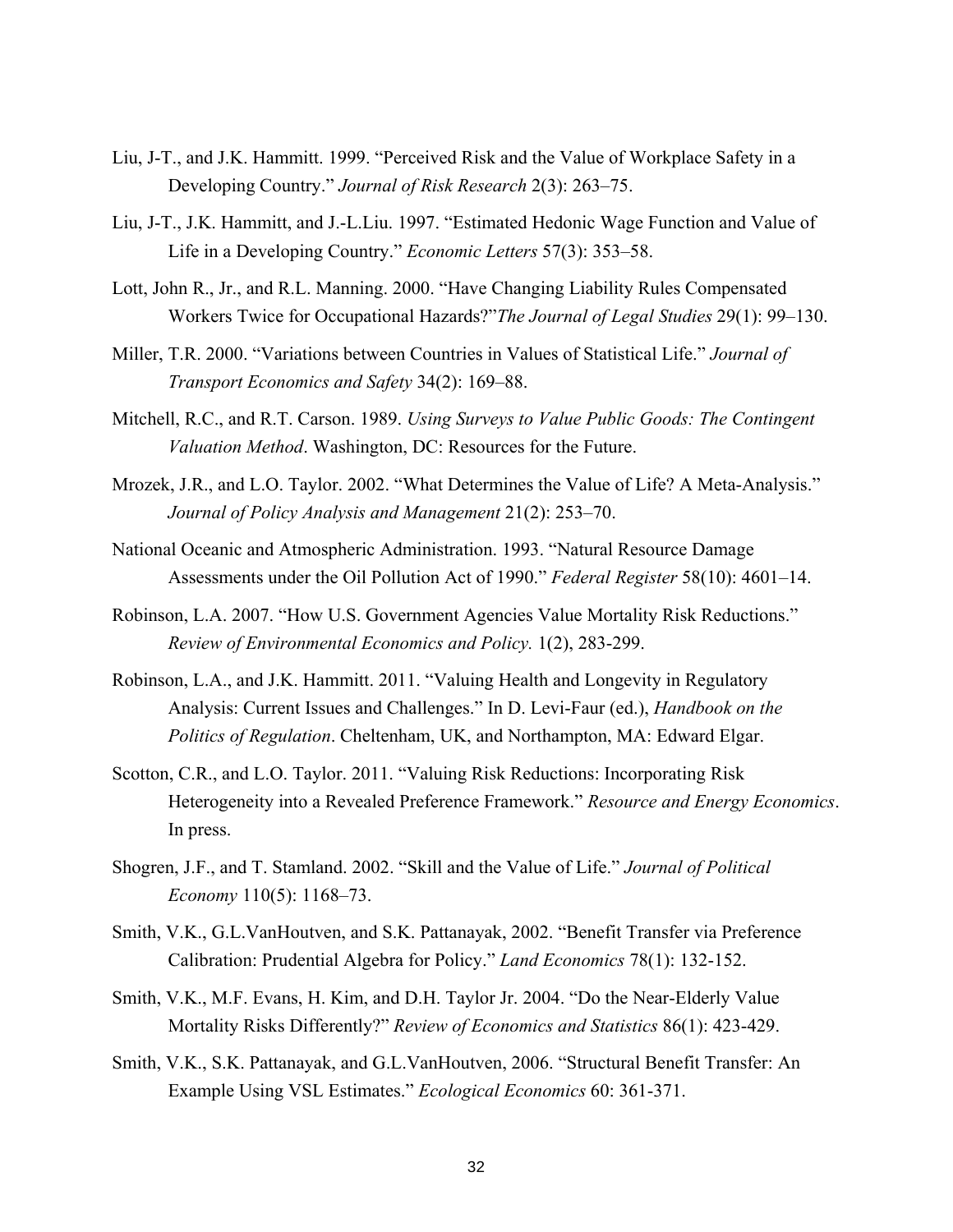- Thaler, R., and S. Rosen. 1976. "The Value of Saving a Life: Evidence from the Labor Market." In N. Terleckyz (ed.), *Household Production and Consumption*. New York: Columbia University Press.
- Turnbull, B.W. 1974. Nonparametric estimation of a survivorship function with doubly censored data. *Journal of the American Statistical Association* 69: 169–73.
- U.S. Environmental Protection Agency (EPA). 2010a*.* Valuing Mortality Risk Reductions for Environmental Policy: A White Paper. Prepared for consultation with the Science Advisory Board–Environmental Economics Advisory Committee.
- ———. 2010b. *Guidelines for Preparing Economic Analysis.* EPA 240-R-10-001.
- ———. 2011. The Benefits and Costs of the Clean Air Act: 1990 to 2020.Washington, DC.
- U.S. Office of Management and Budget. 2010*. 2010 Report to Congress on the Benefits and Costs of Federal Regulations and Unfunded Mandates on State, Local, and Tribal Entities.*
- Van Houtven, G., M.B. Sullivan, and C. Dockins. 2008. Cancer Premiums and Latency Effects: A Risk Tradeoff Approach for Valuing Reductions in Fatal Cancer Risks. *Journal of Risk and Uncertainty*, 36, 179-199.
- Viscusi, W.K. 1992. *Fatal Trade-Offs: Public and Private Responsibilities for Risk*. New York: Oxford University Press.
- ———.1993. "The Value of Risks to Life and Health." *Journal of Economic Literature.*31: 1912–46.
- ———. 2003. "Racial Differences in Labor Market Values of a Statistical Life." *Journal of Risk and Uncertainty* 27(3): 239–56.
- ———. 2004. "The Value of Life: Estimates with Risks by Occupation and Industry." *Economic Inquiry* 42(1): 29–48.
- ———. 2009. "The Devaluation of Life." *Regulation & Governance* 3, 103-127.
- Viscusi, W.K., and J.E. Aldy. 2003. "The Value of a Statistical Life: A Critical Review of Market Estimates Throughout the World." *Journal of Risk and Uncertainty* 27(1): 5–76.
- Viscusi, W.K., and J. Hersch. 2001. "Cigarette Smokers as Job Risk Takers." *Review of Economics and Statistics* 83(2): 269–80.